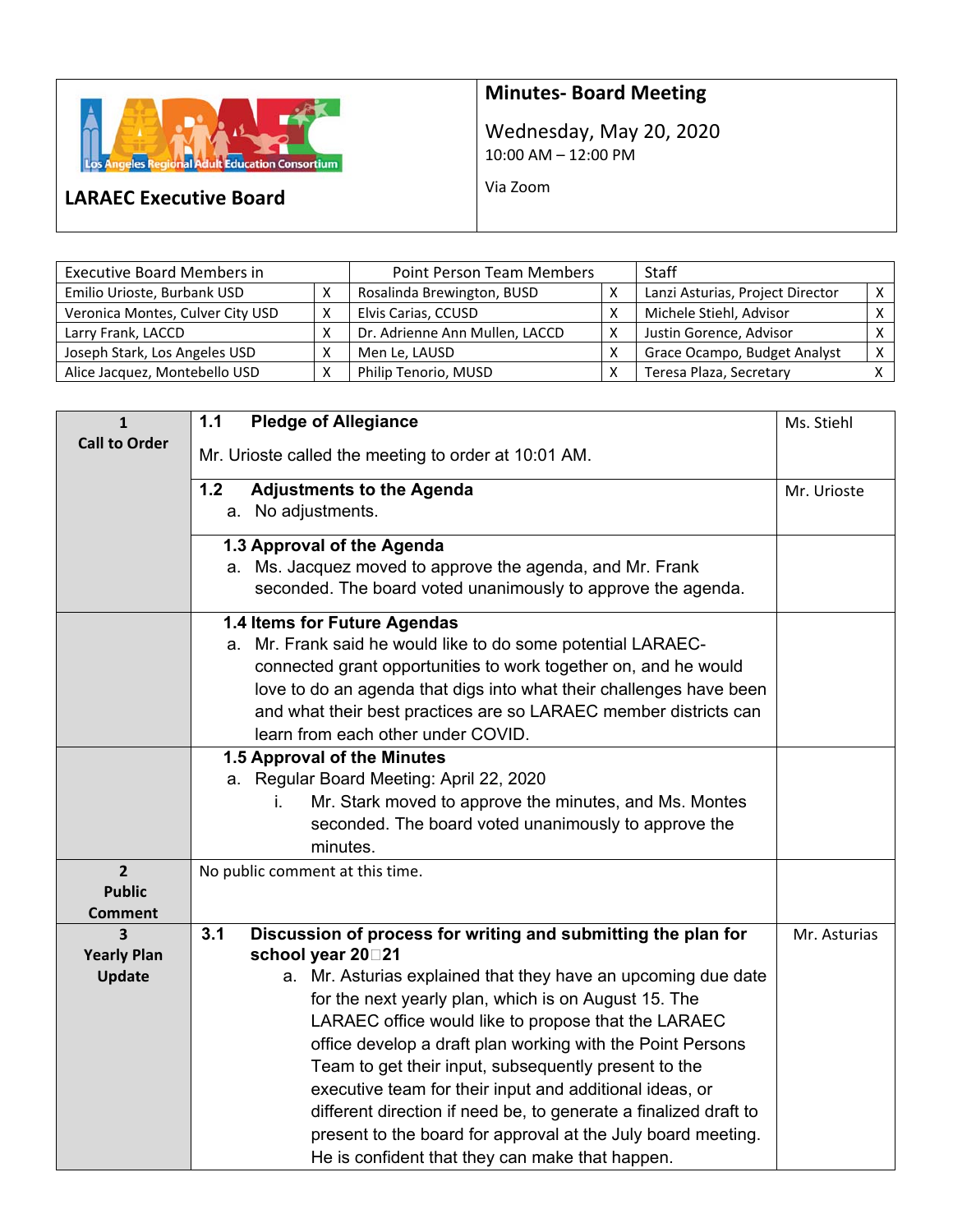|                      | b. Ms. Montes asked to clarify if they would be developing that<br>just as the LARAEC office, and Mr. Asturias confirmed they<br>would develop the first draft, present it to the PPT, and get<br>their input on the plan and additional ideas. Then, after they<br>include that input to the draft, then the second draft will be<br>routed to the executive team for them to provide additional<br>comments and direction and input. Once they have input,<br>direction, guidance, and comments from the PPT and<br>executive team, they would call that a final draft that they<br>would submit for approval for the July 15th board meeting.<br>That still gives them 4 full weeks before they submit it to the<br>state. |  |
|----------------------|-------------------------------------------------------------------------------------------------------------------------------------------------------------------------------------------------------------------------------------------------------------------------------------------------------------------------------------------------------------------------------------------------------------------------------------------------------------------------------------------------------------------------------------------------------------------------------------------------------------------------------------------------------------------------------------------------------------------------------|--|
| $\overline{4}$       | 4.1 Upcoming CAEP due dates, updates and reminders                                                                                                                                                                                                                                                                                                                                                                                                                                                                                                                                                                                                                                                                            |  |
| <b>Budget Report</b> | a. Ms. Ocampo summarized the upcoming CAEP due dates as                                                                                                                                                                                                                                                                                                                                                                                                                                                                                                                                                                                                                                                                       |  |
| and Updates          | explained in the board packet.                                                                                                                                                                                                                                                                                                                                                                                                                                                                                                                                                                                                                                                                                                |  |
|                      | 4.2 FY 2021 2022 Consortium Fiscal Administration Declaration<br>(CFAD)                                                                                                                                                                                                                                                                                                                                                                                                                                                                                                                                                                                                                                                       |  |
|                      | a. Ms. Ocampo explained that LARAEC has also submitted a                                                                                                                                                                                                                                                                                                                                                                                                                                                                                                                                                                                                                                                                      |  |
|                      | few weeks ago their FY 21-22 CFAD. A copy of that report                                                                                                                                                                                                                                                                                                                                                                                                                                                                                                                                                                                                                                                                      |  |
|                      | is included in the board packet on page 24. She then                                                                                                                                                                                                                                                                                                                                                                                                                                                                                                                                                                                                                                                                          |  |
|                      | introduced some snapshots from the report. She noted that                                                                                                                                                                                                                                                                                                                                                                                                                                                                                                                                                                                                                                                                     |  |
|                      | when they submitted the CFAD, it was based on a budget of                                                                                                                                                                                                                                                                                                                                                                                                                                                                                                                                                                                                                                                                     |  |
|                      | about \$134 million from the governor's January budget. But                                                                                                                                                                                                                                                                                                                                                                                                                                                                                                                                                                                                                                                                   |  |
|                      | there have been some changes.                                                                                                                                                                                                                                                                                                                                                                                                                                                                                                                                                                                                                                                                                                 |  |
|                      | 4.3 FY 2019-2020 annual plan                                                                                                                                                                                                                                                                                                                                                                                                                                                                                                                                                                                                                                                                                                  |  |
|                      | a. She explained that they had also received a memo from the                                                                                                                                                                                                                                                                                                                                                                                                                                                                                                                                                                                                                                                                  |  |
|                      | state after they received LARAEC's FY 2020 annual plan,                                                                                                                                                                                                                                                                                                                                                                                                                                                                                                                                                                                                                                                                       |  |
|                      | and a copy of that memo is included in the board packet.                                                                                                                                                                                                                                                                                                                                                                                                                                                                                                                                                                                                                                                                      |  |
|                      | Highlights of the memo:                                                                                                                                                                                                                                                                                                                                                                                                                                                                                                                                                                                                                                                                                                       |  |
|                      | i. Ed Code 84900-84920 and state issued guidance                                                                                                                                                                                                                                                                                                                                                                                                                                                                                                                                                                                                                                                                              |  |
|                      | remains in effect for the 19-20 program year.                                                                                                                                                                                                                                                                                                                                                                                                                                                                                                                                                                                                                                                                                 |  |
|                      | ii. Member districts must continue to follow their                                                                                                                                                                                                                                                                                                                                                                                                                                                                                                                                                                                                                                                                            |  |
|                      | approved annual AE plans, and this includes paying                                                                                                                                                                                                                                                                                                                                                                                                                                                                                                                                                                                                                                                                            |  |
|                      | all adult ed related staff to follow the approved plan.<br>iii. Also, consortia may reduce a member district                                                                                                                                                                                                                                                                                                                                                                                                                                                                                                                                                                                                                  |  |
|                      | funding if an approved plan is not being followed                                                                                                                                                                                                                                                                                                                                                                                                                                                                                                                                                                                                                                                                             |  |
|                      | (based on EC84914). Criteria are in the Ed Code: if                                                                                                                                                                                                                                                                                                                                                                                                                                                                                                                                                                                                                                                                           |  |
|                      | the member no longer wishes to provide services                                                                                                                                                                                                                                                                                                                                                                                                                                                                                                                                                                                                                                                                               |  |
|                      | consistent with the adult ed plan, the member cannot                                                                                                                                                                                                                                                                                                                                                                                                                                                                                                                                                                                                                                                                          |  |
|                      | provide services that address the needs identified in                                                                                                                                                                                                                                                                                                                                                                                                                                                                                                                                                                                                                                                                         |  |
|                      | the AEP, or if the member has been consistently                                                                                                                                                                                                                                                                                                                                                                                                                                                                                                                                                                                                                                                                               |  |
|                      | ineffective at addressing those needs. Also, an                                                                                                                                                                                                                                                                                                                                                                                                                                                                                                                                                                                                                                                                               |  |
|                      | approved adult ed plan and its related budget can be<br>modified with consortium approval and certification.                                                                                                                                                                                                                                                                                                                                                                                                                                                                                                                                                                                                                  |  |
|                      |                                                                                                                                                                                                                                                                                                                                                                                                                                                                                                                                                                                                                                                                                                                               |  |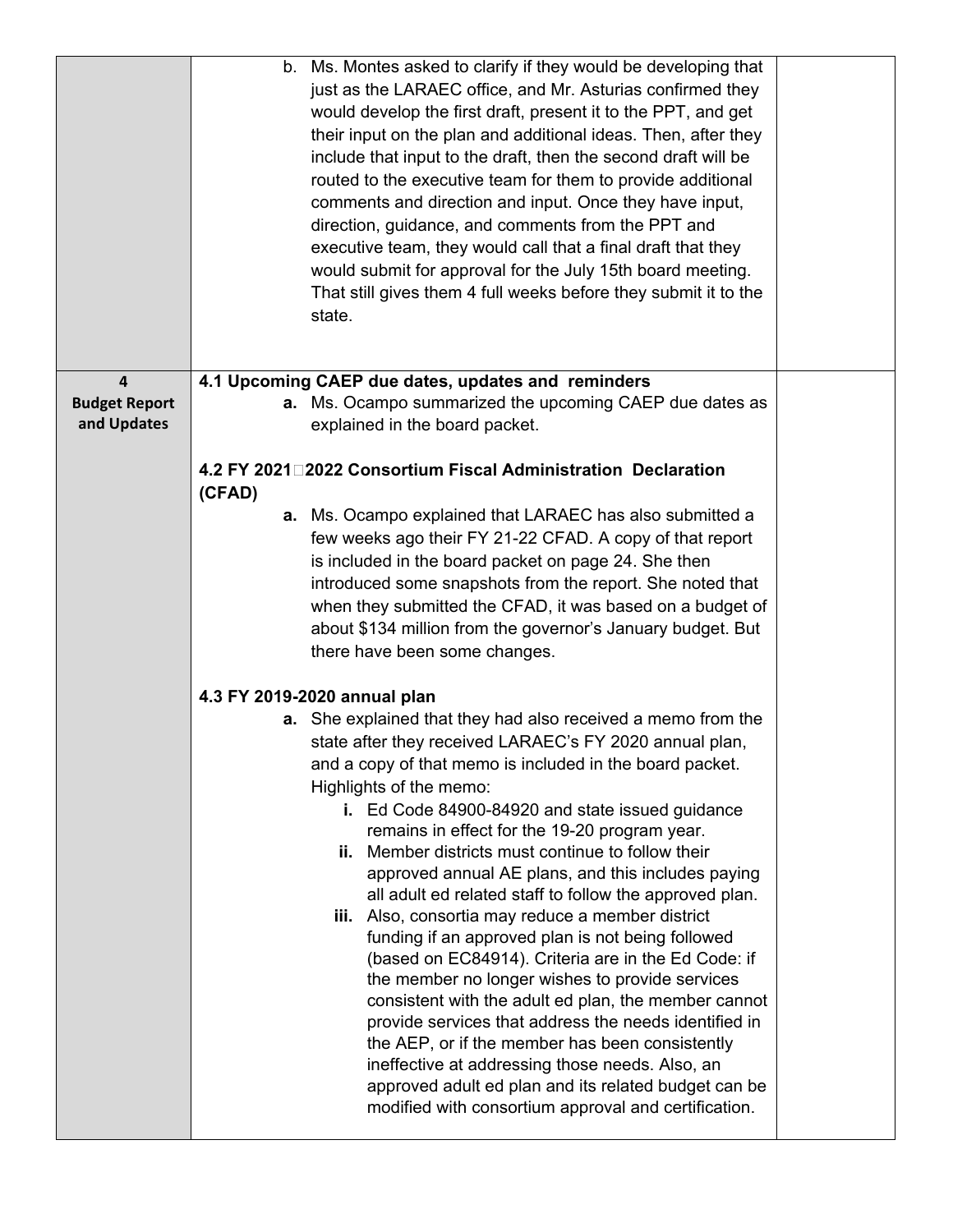|                        | 4.4 CAEP Allocations - May Revise California adult education budget    |             |
|------------------------|------------------------------------------------------------------------|-------------|
|                        | scenario based on the May Revise                                       |             |
|                        | a. Ms. Ocampo explained that last week they received the               |             |
|                        | revised allocations based on the May Revise. When they                 |             |
|                        | were putting the board package together, they did not have             |             |
|                        | final numbers so those were just estimates. There were                 |             |
|                        | some differences due to rounding.                                      |             |
|                        | <b>b.</b> The memo released by the state this week will be posted on   |             |
|                        | the website. The state indicated that there was a 12.105               |             |
|                        | reduction in the CAEP allocation. So when they started in              |             |
|                        | January, the state allocation was 550,897,000, but in the              |             |
|                        | May revise, this was cut by 66,689,000. Current CAEP                   |             |
|                        | allocation is now 484,208,000.                                         |             |
|                        | i. For LARAEC, Ms. Ocampo explained that when they                     |             |
|                        | submitted their revise, once they applied the                          |             |
|                        | 12.105% reduction, their revised allocation is around                  |             |
|                        | 118 million from 134 million.                                          |             |
|                        | ii. They applied that percentage proportionately to each               |             |
|                        | member district, and the total revised allocation is                   |             |
|                        | about 118,02,709.                                                      |             |
|                        | iii. They also compared the figures they gave in the                   |             |
|                        | packet, and there's about a \$6,000 difference due to                  |             |
|                        | rounding. The state will conduct a webinar this                        |             |
|                        | Friday to walk member districts through the process.                   |             |
|                        | The CAEP office will be adjusting the CFAD which                       |             |
|                        | entails a budget amendment. So the LARAEC office                       |             |
|                        | will be updating the allocations based on this                         |             |
|                        |                                                                        |             |
|                        | information and then it has to be approved by each<br>member district. |             |
|                        | c. Mr. Frank thanked the LARAEC office staff for doing the             |             |
|                        | hard work to make this all clear for the board. He added that          |             |
|                        | if you think of it in relationship with last year's budget, it's       |             |
|                        | not a 12.105% reduction; it's actually a 10.2% reduction               |             |
|                        |                                                                        |             |
|                        | compared to the 19-20 budget. And of course, there may be              |             |
|                        | additional costs that come from collective bargaining                  |             |
|                        | agreements.                                                            |             |
| 5                      | 5.1 Conference funds report of the expenditures and balance from       | Mr. Gorence |
| <b>Information/Dis</b> | the cancelled March 2020 LARAEC conference                             |             |
| cussion Items          | a. Mr. Gorence reminded the board of the outstanding                   |             |
|                        | contracts regarding the conference discussed at the last               |             |
|                        | meeting, and the request by the board to aggregate some of             |             |
|                        | the costs so it was clear what money may be freed up from              |             |
|                        | the conference cancellation. He directed them to a mini                |             |
|                        | spreadsheet in the packet, and described the various                   |             |
|                        | scenarios depending on when or if they reschedule the                  |             |
|                        | conference. He concluded that it would make sense to                   |             |
|                        | reschedule the conference to March of 2021.                            |             |
|                        |                                                                        |             |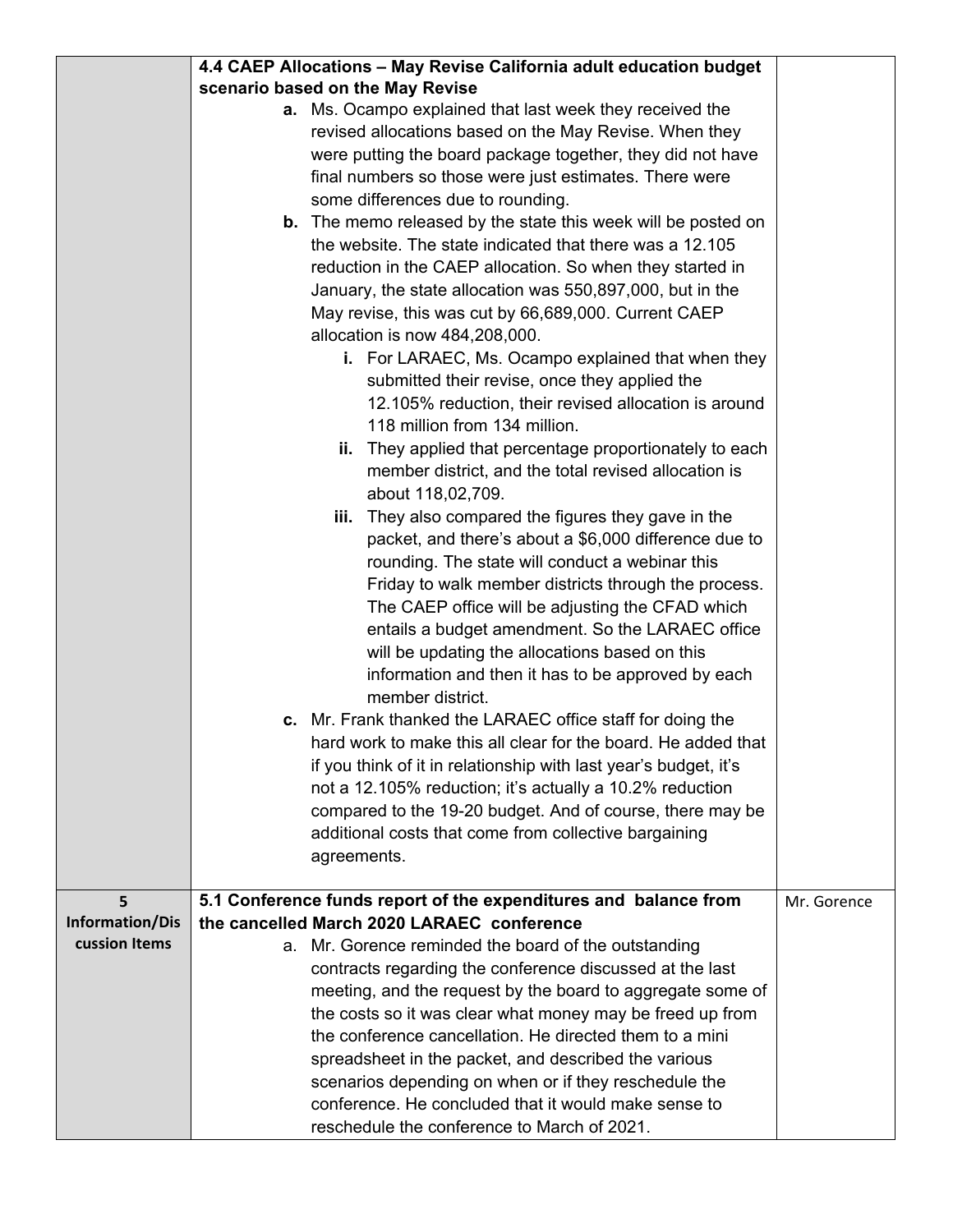|  | b. However, there's a consideration the board may want to        |  |
|--|------------------------------------------------------------------|--|
|  | take into account: the preparation for the conference starts     |  |
|  | early in the fall, which would require the office to engage in   |  |
|  | activities to get the conference up and be ready by March.       |  |
|  | There are public health concerns due to COVID which              |  |
|  | would only be alleviated with a treatment or vaccine that        |  |
|  | would allow large gatherings. So it may be that rescheduling     |  |
|  | for March 2021 would not be possible, so it may be good for      |  |
|  | the board to renegotiate the contract with the Sheraton, and     |  |
|  | maybe extend that until March 2022 so there's no question        |  |
|  |                                                                  |  |
|  | that a large event could occur.                                  |  |
|  | c. Mr. Frank asked Mr. Gorence if they have started the          |  |
|  | conversation at all about pushing it past March 2021; Mr.        |  |
|  | Gorence said they have not. It's pending the board's             |  |
|  | direction on how they'd like to handle that. Mr. Frank said he   |  |
|  | would personally be supportive of that approach, but would       |  |
|  | like to hear from others.                                        |  |
|  | Ms. Montes agreed, thinking it is better to be safe<br>i.        |  |
|  | than sorry. Her understanding is that the                        |  |
|  | conversation with the Sheraton would be in the                   |  |
|  | event that they still cannot have large gatherings,              |  |
|  | they would like to negotiate for a later date. Mr.               |  |
|  | Gorence explained that that would be the strategy in             |  |
|  | order to ensure that it's possible to extend that and            |  |
|  | not incur that total cancellation fee of \$48,000.               |  |
|  | ii.<br>Mr. Stark asked if they see any issues with, if they      |  |
|  | weren't able to do an in-person conference in March              |  |
|  | and pushed it back to 2022, do they see any                      |  |
|  | problems with that about carrying over those funds,              |  |
|  | or will they run into technical snafus with budgeting?           |  |
|  | Mr. Gorence said the LARAEC office staff can look                |  |
|  | into it                                                          |  |
|  | d. Mr. Asturias explained that in essence the emphasis right     |  |
|  | now is on addressing rescheduling the conference for next        |  |
|  | year. As the situation progresses, they have to approach the     |  |
|  | vendors, and the LARAEC staff will be more than happy to         |  |
|  | do that in the coming months. They feel they have plenty of      |  |
|  | time to see how the situation pans out; it's likely that large   |  |
|  |                                                                  |  |
|  | gatherings will not be possible next year, but they feel that it |  |
|  | is too early to determine that. However, it is not too early to  |  |
|  | start conversations with their vendors as they approach          |  |
|  | March of next year. If large gatherings are not possible, they   |  |
|  | themselves would not be able to offer the services they          |  |
|  | usually do, so they'd be open to LARAEC rescheduling for         |  |
|  | the next year.                                                   |  |
|  | e. Ms. Jacquez acknowledged MUSD is in the same boat; she        |  |
|  | also personally thinks pushing to next year is smarter, but      |  |
|  | they will work with the consensus.                               |  |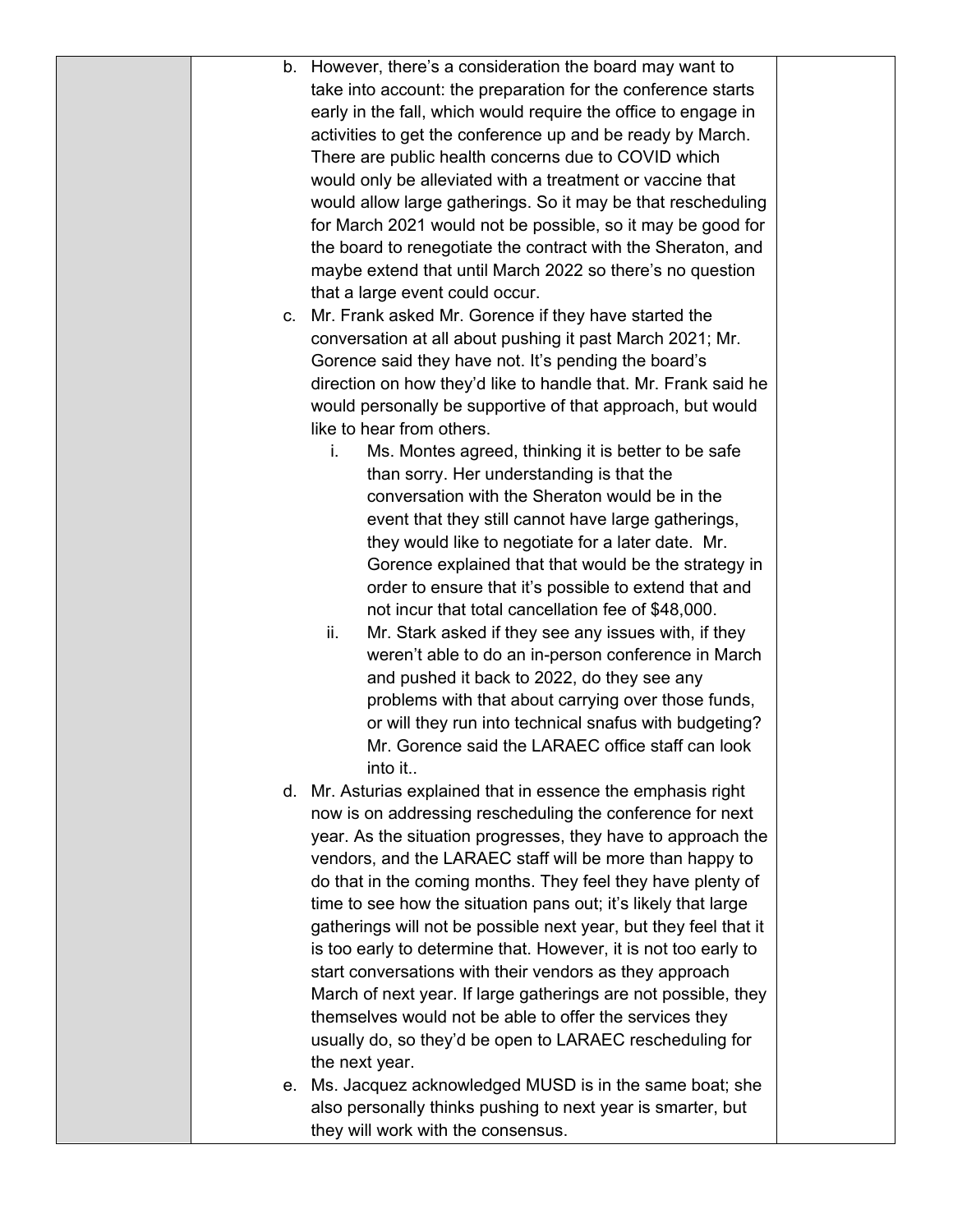| Mr. Urioste said that the consensus seemed to be that they<br>f.               |  |
|--------------------------------------------------------------------------------|--|
| would negotiate with primarily the Sheraton that if they                       |  |
| cannot hold this conference in March 2021, that LARAEC                         |  |
| would not incur any loss in fees, and that LARAEC would                        |  |
| then update the date to March 2022.                                            |  |
| There was unanimous consensus from the board<br>i.                             |  |
| that that's how they want to approach this issue.                              |  |
| Mr. Urioste asked if the amount freed up by not holding the<br>g.              |  |
| conference in March is for this fiscal year. Mr. Gorence                       |  |
| confirmed it was, and said he believed the LARAEC office                       |  |
| should look to the board for direction on what they would                      |  |
| like to do with that amount.                                                   |  |
| Mr. Asturias added that they are open to<br>i.                                 |  |
| suggestions; generally speaking, any carry-over                                |  |
| from the funding from one year goes to the next year                           |  |
| for additional expenditures that may come up as part                           |  |
| of the LARAEC office. He pointed out that as they                              |  |
| move to additional years that next year the budget of                          |  |
| the LARAEC office will also be cut, so some of that                            |  |
| may be used to subsidize the additional expenses                               |  |
| there may be.                                                                  |  |
| ii.<br>That being said, they understand that districts are                     |  |
| making sacrifices at this point, so the freed up                               |  |
| amount can be dispersed as the board sees fit. He                              |  |
| added that as the CAEP office has implemented                                  |  |
| FIFO, and since the fiscal manager for the LARAEC                              |  |
| office is LAUSD and LAUSD expenses are way                                     |  |
| below the spending limits, we would not incur any                              |  |
| penalties for carrying over the funds if that's what the                       |  |
| board decides. Mr. Urioste asked if there was a                                |  |
| possibility of taking this amount, \$82,562 and                                |  |
| redistributing it for 2021 to member districts, and Mr.                        |  |
| Asturias said that there was. Mr. Urioste asked if the                         |  |
| board would want to do that.                                                   |  |
| Mr. Frank asked if they would then hold back the<br>iii.                       |  |
| same amount of money in the LARAEC budget next                                 |  |
| year, just to be safe; if it would be useful or important                      |  |
| to take the amount of money from the 2021                                      |  |
| distribution, and if there is a way to hold that in a                          |  |
| special pot if it's going to be expended, and if it is.                        |  |
| Mr. Urioste asked to confirm that they hold a portion                          |  |
| of the budget for each year, and Mr. Asturias                                  |  |
| confirmed that they do as part of the existing budget<br>of the LARAEC office. |  |
| h. Mr. Urioste asked if they would want to have Ms. Ocampo                     |  |
| put together a report for the next meeting where the                           |  |
| allocations are adjusted with the addition of this \$82,562.                   |  |
| Mr. Stark asked if it made sense to redistribute this if<br>i.                 |  |
| they know that they're getting their budget cut. And                           |  |
|                                                                                |  |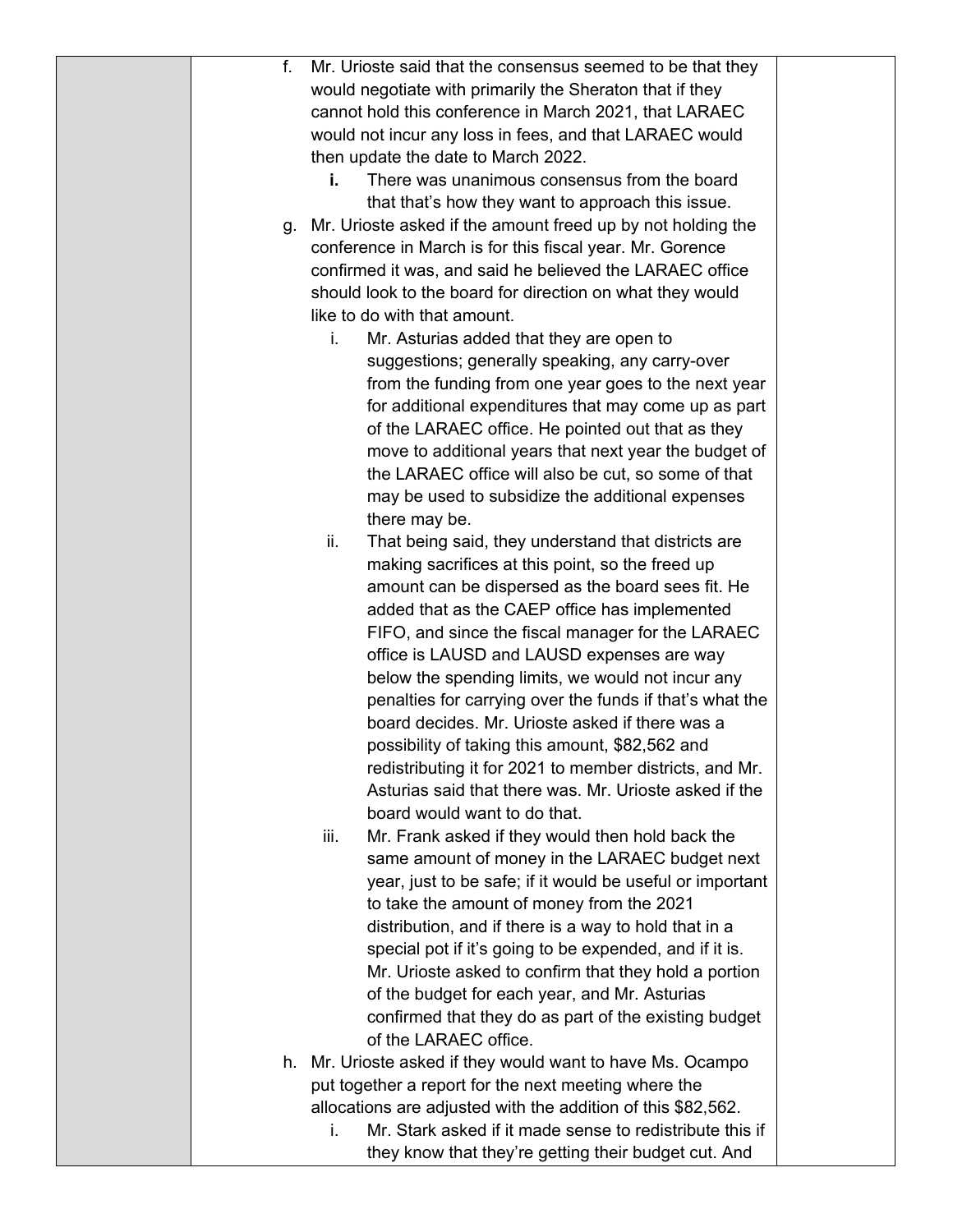|         | obviously carryover is important in plugging holes in                                                           |
|---------|-----------------------------------------------------------------------------------------------------------------|
|         | the budget next year.                                                                                           |
|         | Mr. Asturias added that the funds will not expire.<br>ii.                                                       |
|         | Also, they have a proposal as part of the agenda for                                                            |
|         | an online conference. There's some cost involved                                                                |
|         | with that, and again, as Mr. Stark indicated, this                                                              |
|         | would be part of funds to try to keep the personnel                                                             |
|         | and the activities and the budget as it currently is in                                                         |
|         | the face of cuts coming up next year. That said, they                                                           |
|         | will be happy to have Ms. Ocampo generate the                                                                   |
|         | amount that would be redistributed to each member                                                               |
|         | district as part of a one-time redistribution of funds                                                          |
|         | for the 19-20 conference.                                                                                       |
| i.      | Mr. Urioste said he would be in favor of having Ms. Ocampo                                                      |
|         | at LARAEC's June meeting make a presentation that would                                                         |
|         | show what this redistributed amount among the member                                                            |
|         | districts for the 20-21 budget would look like.                                                                 |
|         | Mr. Frank said that it would be relevant to have a<br>i.                                                        |
|         | proposed budget for the LARAEC core budget as                                                                   |
|         | part of the consideration of whether those dollars get                                                          |
|         | distributed to the campuses or whether they'd stay at                                                           |
|         | the LARAEC office.                                                                                              |
|         | ii.<br>Mr. Stark agreed, and said it was important to see                                                       |
|         | how the budget decrease will affect the LARAEC                                                                  |
|         | office. And if they are moving money around, he just                                                            |
|         | wants to make sure they are all clear what the                                                                  |
|         | impact of that potential decision is on operations and                                                          |
|         | <b>LARAEC</b> activities.                                                                                       |
| j.      | Mr. Asturias confirmed that that can be included in a report                                                    |
|         | for June.                                                                                                       |
|         |                                                                                                                 |
|         | 5.2 Eide Bailly, LLP LARAEC enrollment count and procedures                                                     |
|         | final audit: CASAS report on reconciliation of data between                                                     |
| systems |                                                                                                                 |
|         | a. Mr. Asturias explained the issues that had come up in the                                                    |
|         | Eide Bailly report about conflicting enrollment numbers                                                         |
|         | across different systems. Eide Bailly said they were not able                                                   |
|         | to find out why the various systems did not agree and could                                                     |
|         | not be reconciled. The reports for attendance and                                                               |
|         | enrollment generated at each system did not quite agree                                                         |
|         | with the reports generated by TE. Based on that, the board                                                      |
|         | suggested they invite TE to comment on the discrepancies                                                        |
|         | and see if they can shed some light on this item. They then                                                     |
|         | invited reps from CASAS. They were provided with the data                                                       |
|         |                                                                                                                 |
|         | set for LAUSD and asked to reconcile the information from                                                       |
|         | the Eide Bailly report to what they found through their                                                         |
|         | process.                                                                                                        |
|         | b. Richard Ackerman introduced himself as the software<br>manager at CASAS for TopsPro Enterprise. He explained |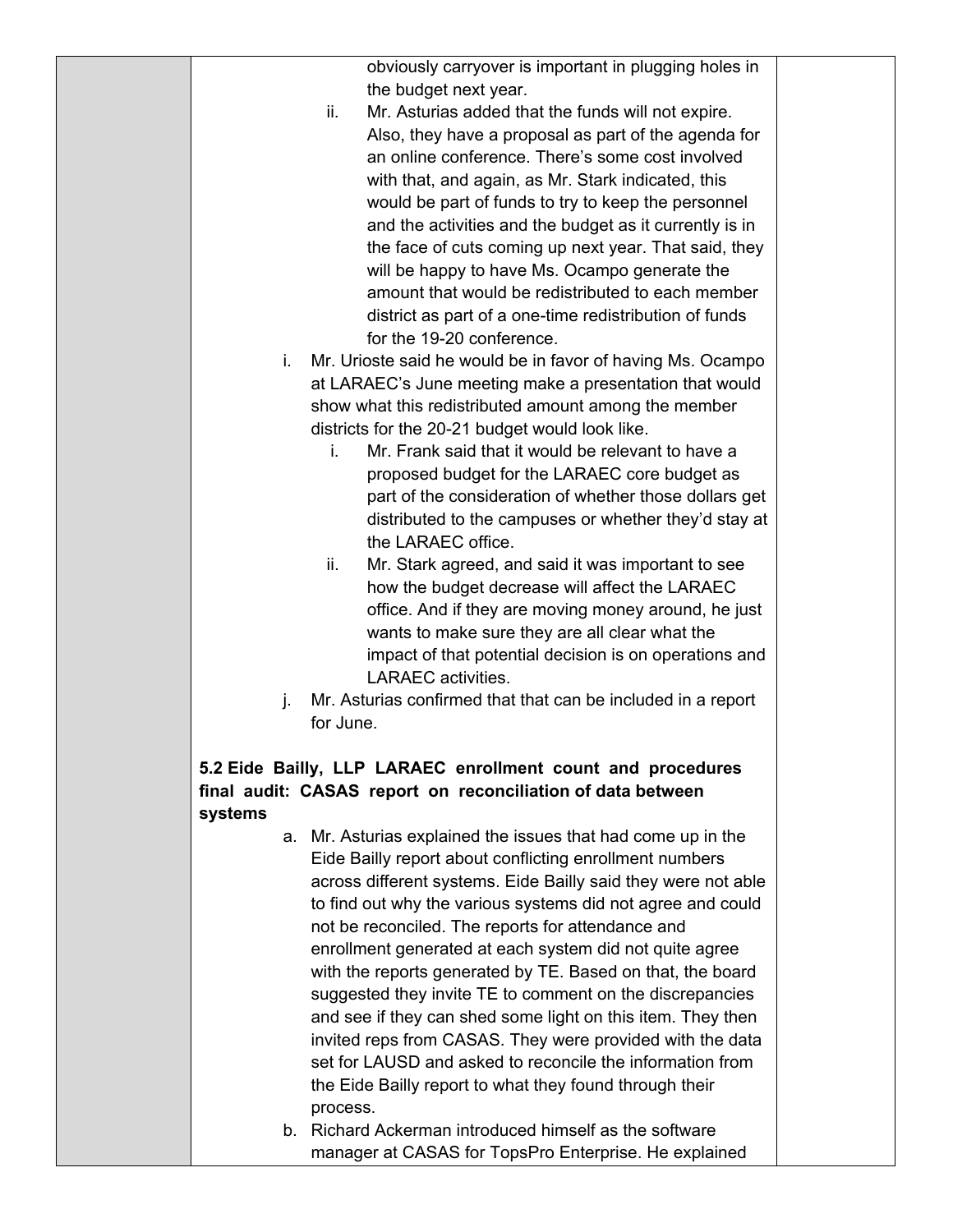|  | that he received a number of records from program year 17-                                                         |  |
|--|--------------------------------------------------------------------------------------------------------------------|--|
|  | 18, when the audit was conducted, and the auditor did not                                                          |  |
|  | provide any reference to where the discrepancy occurred.                                                           |  |
|  | He received 3,824 records for enrollment for all sites and                                                         |  |
|  | did not find any discrepancy in that sample. He added that                                                         |  |
|  | there are a couple places where discrepancy can occur in                                                           |  |
|  | these situations:                                                                                                  |  |
|  | Students can have 2 records going on for some time<br>i.                                                           |  |
|  | if they incorrectly put in their student ID. It can go                                                             |  |
|  | weeks without being discovered, and when it's                                                                      |  |
|  | discovered, the two are usually merged.                                                                            |  |
|  | Another can occur if there's been a mistake, but if a<br>ii.                                                       |  |
|  | person deletes the record in SIS, it might not show                                                                |  |
|  | up in TopsPro.                                                                                                     |  |
|  | c. Mr. Urioste asked if they're theorizing that the largest issue                                                  |  |
|  | here is duplicated student accounts. Mr. Ackerman said that                                                        |  |
|  | they know from their own experience that not a lot of                                                              |  |
|  | student records need to be merged, it can be between 1%-                                                           |  |
|  | 5% based on the school, and also when deleting records for                                                         |  |
|  | whatever reason. He reiterated that CASAS never got any                                                            |  |
|  | specific information from Eide Bailly about what the                                                               |  |
|  | discrepancies were, merely that discrepancies exist. They                                                          |  |
|  | didn't give any way to reproduce what they saw, and                                                                |  |
|  | CASAS was unable to find that discrepancy in the info they                                                         |  |
|  | were provided.                                                                                                     |  |
|  | d. Ms. Montes asked if Mr. Asturias and the LARAEC office                                                          |  |
|  | team had ever requested that Eide Bailly provide more                                                              |  |
|  | detail on their discrepancies. Mr. Asturias said they had<br>requested the data that would support each one of the |  |
|  | findings, and connected Eide Bailly representative Brandon                                                         |  |
|  | Harrison with Mr. Ackerman. The information that Mr.                                                               |  |
|  | Ackerman was given from Eide Bailly was that they didn't                                                           |  |
|  | really receive any reports from each one of the districts,                                                         |  |
|  | they were just told that the reports would not match. Mr.                                                          |  |
|  | Ackerma added that Mr. Harrison gave him the same report                                                           |  |
|  | he gave LARAEC, and said he provided everything that he                                                            |  |
|  | had.                                                                                                               |  |
|  | i.<br>Mr. Urioste said that he was unimpressed with that                                                           |  |
|  | report, and remembered going through it and saying,                                                                |  |
|  | "This is it?" So he thinks it behooves them to                                                                     |  |
|  | produce more detailed data so LARAEC can have a                                                                    |  |
|  | knowledgeable discussion. They have gotta be able                                                                  |  |
|  | to provide CASAS TE with specificity.                                                                              |  |
|  | Mr. Stark agreed wholeheartedly, mentioning that<br>ii.                                                            |  |
|  | the original intent of the audit and report was to                                                                 |  |
|  | provide actionable information and to inform the                                                                   |  |
|  | procedures/protocol they would need to put in place,                                                               |  |
|  | if any. He does not know how actionable this report                                                                |  |
|  | is, and they have heard from CASAS now that from                                                                   |  |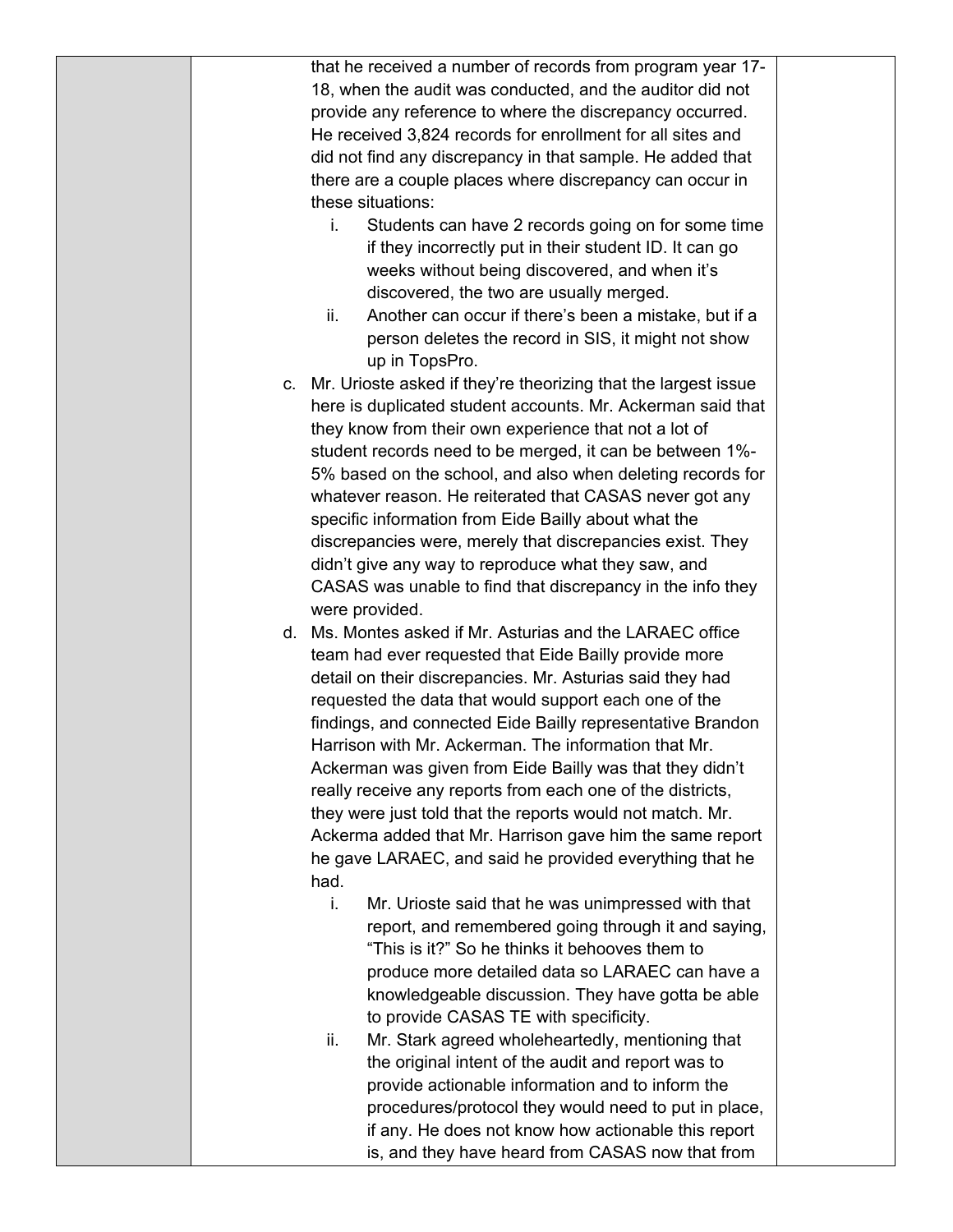a data standpoint it's going to be impossible to make decisions if they don't have really clear parameters.

- iii. Ms. Jacquez asked if it was just ASAP CASAS was working with as far as the attendance system, and Mr. Ackerman said that there were roughly 12-15 commercial systems in California, and a lot of schools with home-grown systems, so probably 30 just in CA that they work with. She asked, if a district starts a new system, in their experience do they see discrepancies in the first few years, and Mr. Ackerman said that there can be depending on several factors
- iv. Mr. Urioste suggested going back to Eide Bailly and asking what they uncovered in terms of duplicated student accounts and regarding deleted records.
- e. Mr. Stark reiterated that they need to consider whether what they've produced is going to help LARAEC make any kind of decision moving forward, and he does not know that it is. If they are going to be making tough decisions, if this report isn't closing any gaps in their doubts that they have in their decision process, the report isn't worth the paper it's printed on. Obviously all the districts are already reporting their data to the feds and the state to get funding. Long story short, he would suggest going back to the auditors and sharing some of this feedback and going back to the scope of work, which from what he recalls was to provide LARAEC with actionable feedback. It doesn't sound like to him that they've actually accomplished that.
	- i. Ms. Montes asked if the term of their contract with Eide Bailly was finished, and Mr. Asturias said it was, and that LARAEC has paid them. He added that the report was final, brought to the board for approval. Before that, they had the engagement letter dictating what the auditor was supposed to do. The draft report was submitted to the board for evaluation, and subsequently the final report was submitted to the board, so the contract has elapsed. He would be happy to go back to Eide Bailly to see if they can provide additional detail.
	- ii. Mr. Frank asked Mr. Asturias what the cost of the contract was, and he said it was more than \$24,000. Mr. Frank said since everyone was underimpressed, he is not sure where the value is at this point
- f. Ms. Jacquez added that they are asking Eide Bailley for evidence to support the assertions they made in the report since they are looking to take action now.
	- i. Mr. Urioste added that they could not even provide that data to Mr. Ackerman; Ms. Jacquez pointed out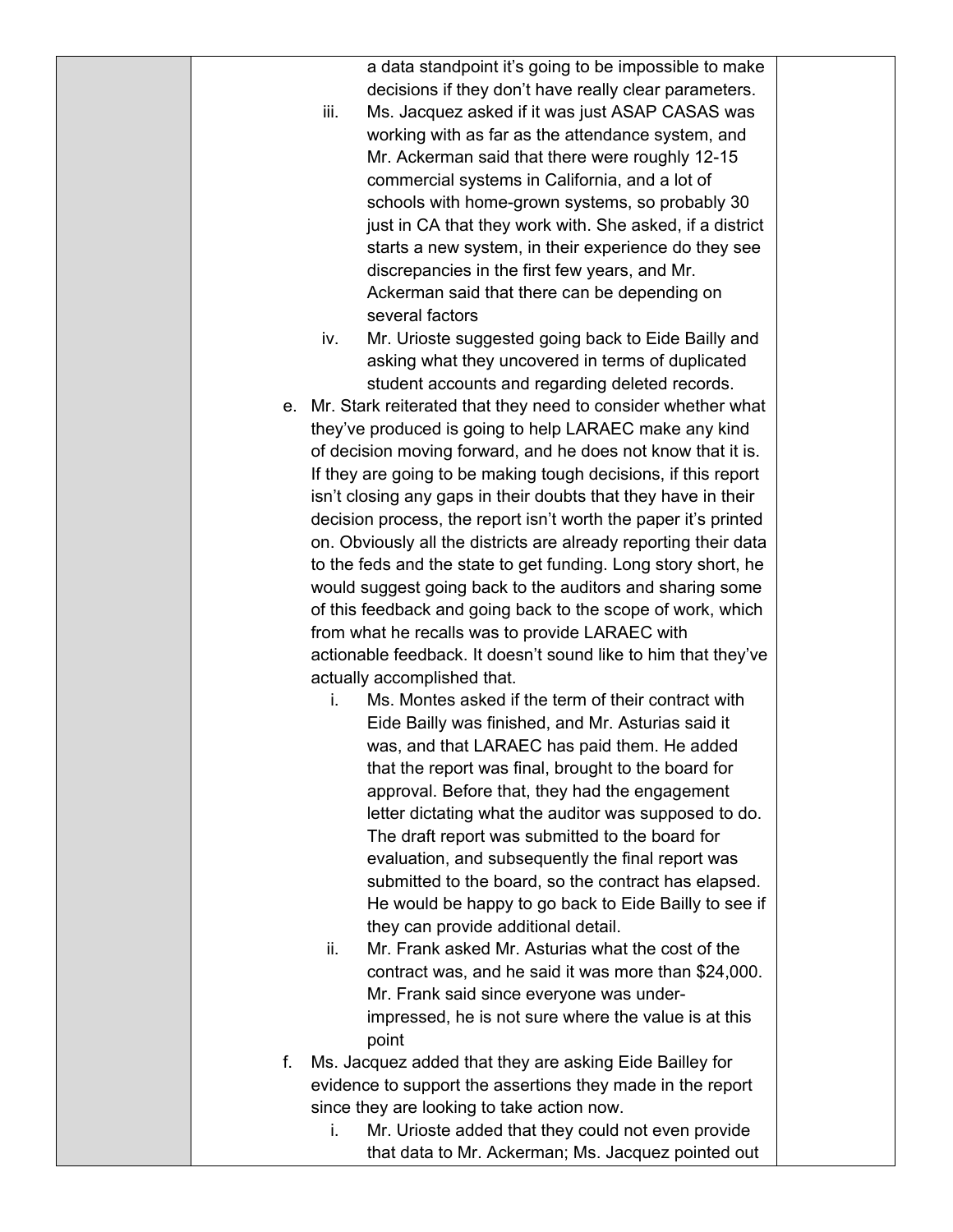that they do not have a contract with Mr. Ackerman or his organization.

g. Mr. Asturias said he will be more than happy to request the information, and he will inform the board at the next meeting what their response was. Ms. Jacquez asked Mr. Asturias to also resend the board members the contract, engagement letter, and final report.

#### **5.3 Vasquez and Company, LLP development of oversight policies and procedures progress report**

a. Ms. Ocampo said that they have contracted with Vasquez and Company to develop policies and procedures to address the audit from the state office. They have requested Vasquez to make updates to the draft; according to them, they are still working on it and the LARAEC office expects to have the draft for input by the end of this week. Mr. Asturias clarified that it would not be presented at the June meeting, since it still needs to be evaluated by the point persons to see how feasible the proposed policies are for each one of the districts involved. Then the draft will go out to the board members for additional input. Once that process has taken place and they have consulted with Vasquez and Company, they will move to the final draft which includes input from the districts and LARAEC office, so that will most likely be in the July or August meeting. He said they will send the document expected at the end of this week to the PPT and copy the board members.

#### **5.4 Virtual conference opportunities, consortium moderated sessions, and Innovation Awards**

- a. Ms. Stiehl pointed the board members to a report in their packets which covers three different ideas. They have been having conversations among staff and point persons about what they can provide to the field as a LARAEC office and how they can keep their teachers engaged during this time.
	- i. One of them is the idea of having a virtual conference; over the last several months Ms. Stiehl has attended several virtual conferences which have been great.
		- 1. Some were very complex with all sorts of logins and sign-ins, others were much simpler but clean and professional, so they are looking at, instead of waiting until spring of next year or spring of 2022, doing something sooner so they can address the immediate needs of our teachers.
		- 2. She explained the different formats and structure of the virtual conferences she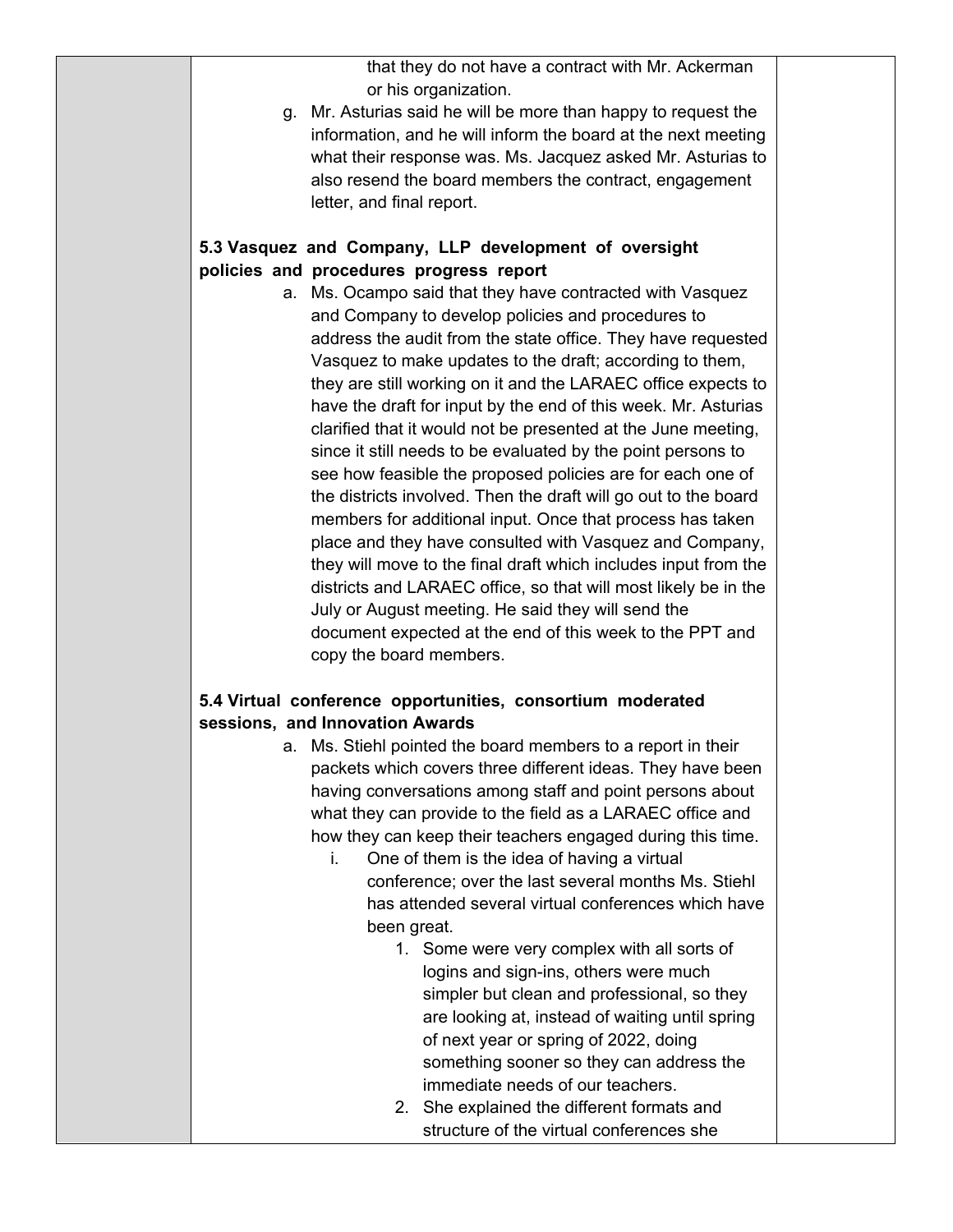|      | attended, with some over several days at                  |  |
|------|-----------------------------------------------------------|--|
|      | nighttime, some over the course of one day.               |  |
|      | 3. She suggested using some of LARAEC's                   |  |
|      | current presenters since they had lots of                 |  |
|      | people ready to go, and some of their                     |  |
|      | presentations are still very relevant. Then               |  |
|      | there's a whole host of new people                        |  |
|      | developing new stuff right now. It also opens             |  |
|      | up having people outside of their consortium              |  |
|      | to be presenters, and they won't have to pay              |  |
|      | for plane tickets to fly speakers in, so it's a           |  |
|      | much lower cost overall. The one she                      |  |
|      | attended had a great way of using Zoom for                |  |
|      | individual and massive group sessions.                    |  |
| ii.  | Ms. Stiehl said that the LARAEC staff and point           |  |
|      |                                                           |  |
|      | persons also talked a little bit about the Innovation     |  |
|      | Awards and how they can incorporate those.                |  |
|      | 1. Originally they had a long process of having           |  |
|      | all 5 districts put people on a committee; they           |  |
|      | selected winners but those winners haven't                |  |
|      | gotten to see those awards yet. They also                 |  |
|      | wanted to distribute the winners before next              |  |
|      | year. For next year's conference, there's                 |  |
|      | going to be a whole bunch of nominations                  |  |
|      | they will want to do that will be brand new.              |  |
|      | 2. Another idea that came up was doing it as              |  |
|      | part of a board meeting, using the June                   |  |
|      | meeting to acknowledge Innovation Awards                  |  |
|      | winners.                                                  |  |
|      | 3. They could also do it individually on a Zoom           |  |
|      | call talking about their project and presenting           |  |
|      | them with their plaque. Those would be great              |  |
|      | social media clips, and they can roll them out            |  |
|      | once a week over 12 weeks to keep people                  |  |
|      | engaged.                                                  |  |
| iii. | For the virtual conference, they would need time to       |  |
|      | get it together, so they may have to do it in August or   |  |
|      | September. When they get into October, the CAEP           |  |
|      | summit is still being planned, so they would want to      |  |
|      | do it before that. For the fiscal impact, if they use the |  |
|      | tools they have, maybe adding Zoom webinar                |  |
|      | function, it'll be a very low cost event, only taking     |  |
|      | time and energy and plussing up Zoom software.            |  |
| iv.  | Ms. Stiehl then elaborated on one of the                  |  |
|      | conferences she attended, showing the structure it        |  |
|      | used with Zoom "rooms" with moderators in each            |  |
|      | room and showing the speakers and topics. It made         |  |
|      | it very simple for anybody to join in who can use         |  |
|      | Zoom. No logins or passwords, and the moderators          |  |
|      |                                                           |  |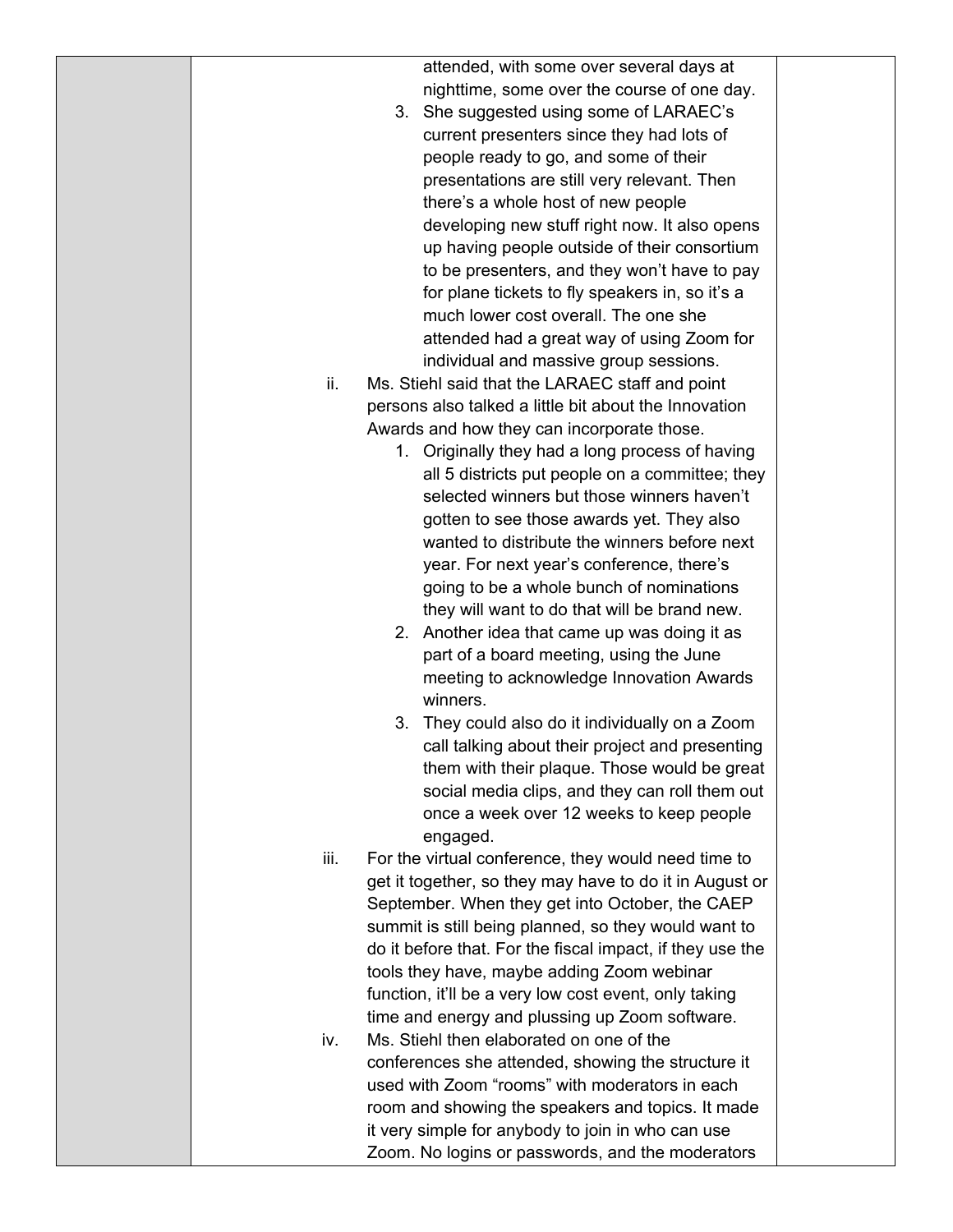|    | made sure to keep it safe and bounce out anyone                 |  |
|----|-----------------------------------------------------------------|--|
|    | who was not supposed to be there. It looked very                |  |
|    | clean and wasn't as technical as some of the others.            |  |
|    | Ms. Stiehl then elaborated on a third idea they had<br>ν.       |  |
|    | about "moderated sessions". Essentially, teachers               |  |
|    | have immediate needs, and they wanted to create                 |  |
|    | something for them sooner. The idea came up that                |  |
|    | they could potentially create weekly or bi-weekly               |  |
|    | sessions that are a focused or moderated                        |  |
|    | conversation.                                                   |  |
|    | 1. They would have someone facilitating it, and                 |  |
|    | people selected for speakers. She added that                    |  |
|    |                                                                 |  |
|    | some schools are doing really amazing                           |  |
|    | things right now; Mr. Gorence was talking                       |  |
|    | about how LA City College had built these                       |  |
|    | lessons for ESL, and how they space them                        |  |
|    | out: Zoom one day, breakout sessions, one                       |  |
|    | lesson on Canvas, so they had built out a                       |  |
|    | whole week of lessons, and it would be great                    |  |
|    | for other people to see how it's done.                          |  |
| b. | Ms. Montes loved the idea of a virtual conference to help       |  |
|    | people struggling with the uncertainty of life and adapting to  |  |
|    | a changing world in a timely manner. She thinks it's a great    |  |
|    | idea, and from that small virtual conference you can build      |  |
|    | out those opportunities for people to continue to meet and      |  |
|    | create the structures that build from that. She added that      |  |
|    | they should present the Innovation Awards at LARAEC's           |  |
|    | June meeting to provide people something positive right         |  |
|    | now.                                                            |  |
| c. | Mr. Stark agreed that a virtual conference would be a great     |  |
|    | opportunity to really leverage the work a lot of districts are  |  |
|    | doing, adding that LAUSD developed a future-ready               |  |
|    | certification for online instruction. Moving forward, crisis or |  |
|    | not they are going to be using more blending modes of           |  |
|    | instruction anyway.                                             |  |
| d. | Mr. Frank loved the presentation, and said they were doing      |  |
|    | versions thereof in LACCD. He likes the innovation awards       |  |
|    | not getting lost in the shuffle, and the best practicing of     |  |
|    | people working in the COVID environment. He thinks it's         |  |
|    | doable, and wouldn't mind a peek of something a little more     |  |
|    | interactive in June.                                            |  |
| е. | Ms. Jacquez liked all of the ideas, and agreed with Ms.         |  |
|    | Montes about presenting the innovation awards at the June       |  |
|    | board meeting. She believes in every district everything's      |  |
|    | pushed back, so their July events in MUSD will probably be      |  |
|    | in October.                                                     |  |
|    | If they are going to still be all virtual until 2021, she<br>i. |  |
|    | suggested making heavy use of Fridays, since those              |  |
|    | are MUSD's slow days.                                           |  |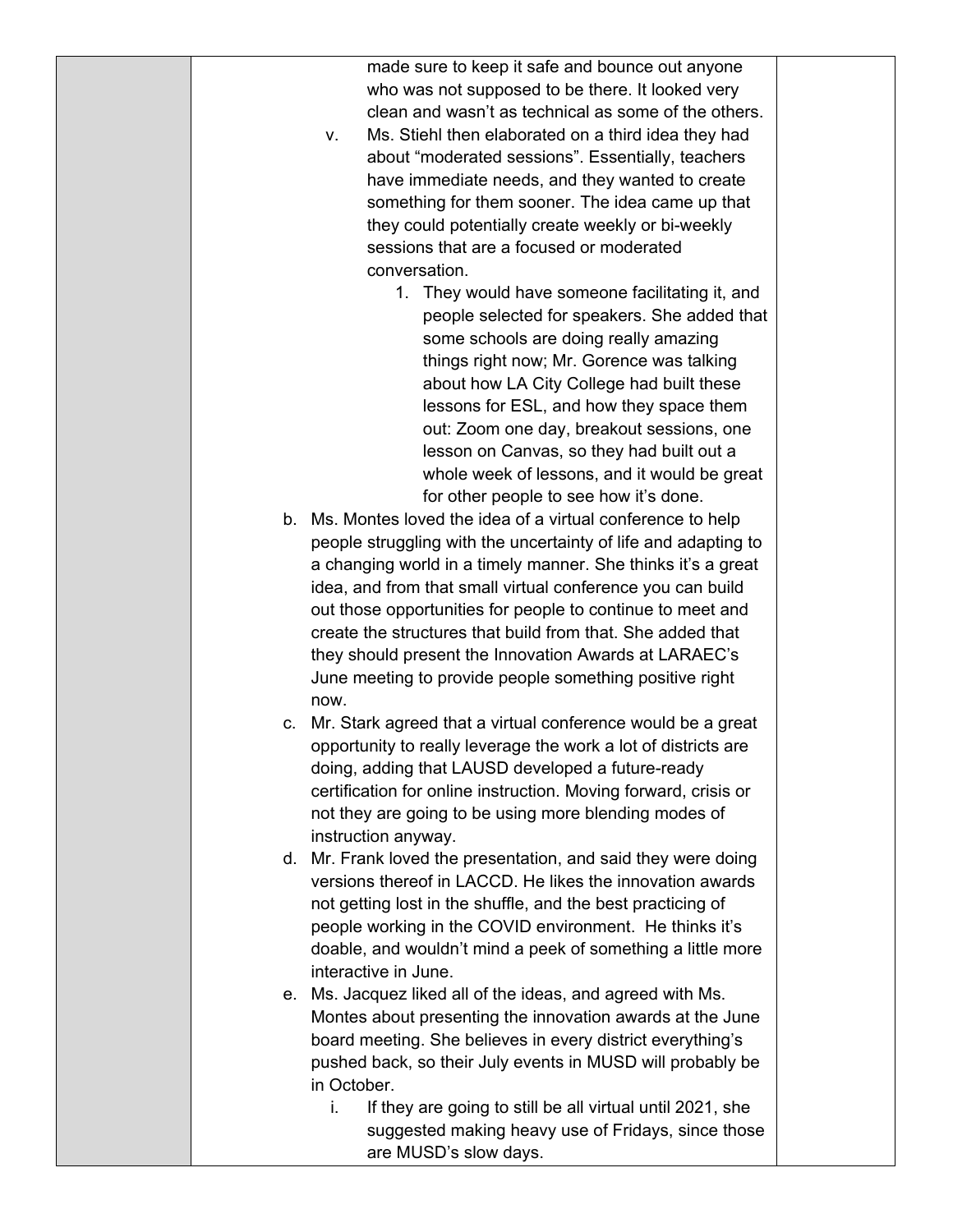| ii.<br>She added that she thinks they need to consider                           |  |
|----------------------------------------------------------------------------------|--|
| Community Advisory Committees in addition to the                                 |  |
| existing APTs and do that together with all districts.                           |  |
| iii.<br>Ms. Jacquez also said that apprenticeships and                           |  |
| internships have been very hard to partner on with                               |  |
| other people, so they need to consider that as virtual                           |  |
| training. Once they execute it, if they don't have a                             |  |
| site to place their students and they're not going to                            |  |
| get hired, what is the benefit if any to students?                               |  |
| f.<br>Mr. Urioste emphasized that the conference would have to                   |  |
| be relevant to the teachers' needs, and that he liked the                        |  |
| moderated sessions. He thinks that would be the best                             |  |
| investment, personally, for their teachers. Lastly, he thinks                    |  |
| the Innovation Awards could be done very well at their                           |  |
| board meeting in June and highlighting the winners and                           |  |
| having them there would be fantastic.                                            |  |
| Mr. Asturias summarized the asks of the board: number one<br>g.                  |  |
| is the idea of conducting an online conference, and at this                      |  |
| point, if they are agreeable to that, they know that it's                        |  |
| something to explore, and they will come back to the board                       |  |
| with additional ideas. They would want to make the topics                        |  |
| relevant to teachers right now, not necessarily the same                         |  |
| things they would be discussing at the previous conference.                      |  |
| And what that includes teachers' personal needs, how to                          |  |
| reduce stress and juggle multiple tasks at home, how to do                       |  |
| online instruction and distance learning instruction, and                        |  |
| becoming adept on the platforms necessary like Google<br>Docs, Zoom, Teams, etc. |  |
| Mr. Stark agreed that the content needed to be relevant and<br>h.                |  |
| highly engaging; he also asked if they could do a LARAEC                         |  |
| future-ready type certification, where if teachers complete                      |  |
| these modules, they get a certification they can bring back                      |  |
| to their district for salary point credit, etc. In addition, maybe               |  |
| they can get a LARAEC certification that will count.                             |  |
| Ms. Stiehl said that because LARAEC office staff are<br>i.                       |  |
| housed in LA Unified, and she's been doing the LA                                |  |
| future-ready certification with LAUSD, it's pretty                               |  |
| amazing, and a lot of things they have been talking                              |  |
| about in the PPT meetings regarding resources, etc.,                             |  |
| is built in nicely to LAUSD's training. And it's set up                          |  |
| in small chunks teachers can do 20 minutes at a                                  |  |
| time. At the endgame, LAUSD employees are going                                  |  |
| to have 13,000 lessons created by every teacher                                  |  |
| who's participated. Every lesson she has attended                                |  |
| so far has been super engaging, and they do                                      |  |
| synchronous and asynchronous modules that you                                    |  |
| walk through that take a deeper dive in each section.                            |  |
| Ms. Montes thinks it's a fabulous idea, though she is not<br>i.                  |  |
| sure she could get HR at this point to say, "If you do it, you'll                |  |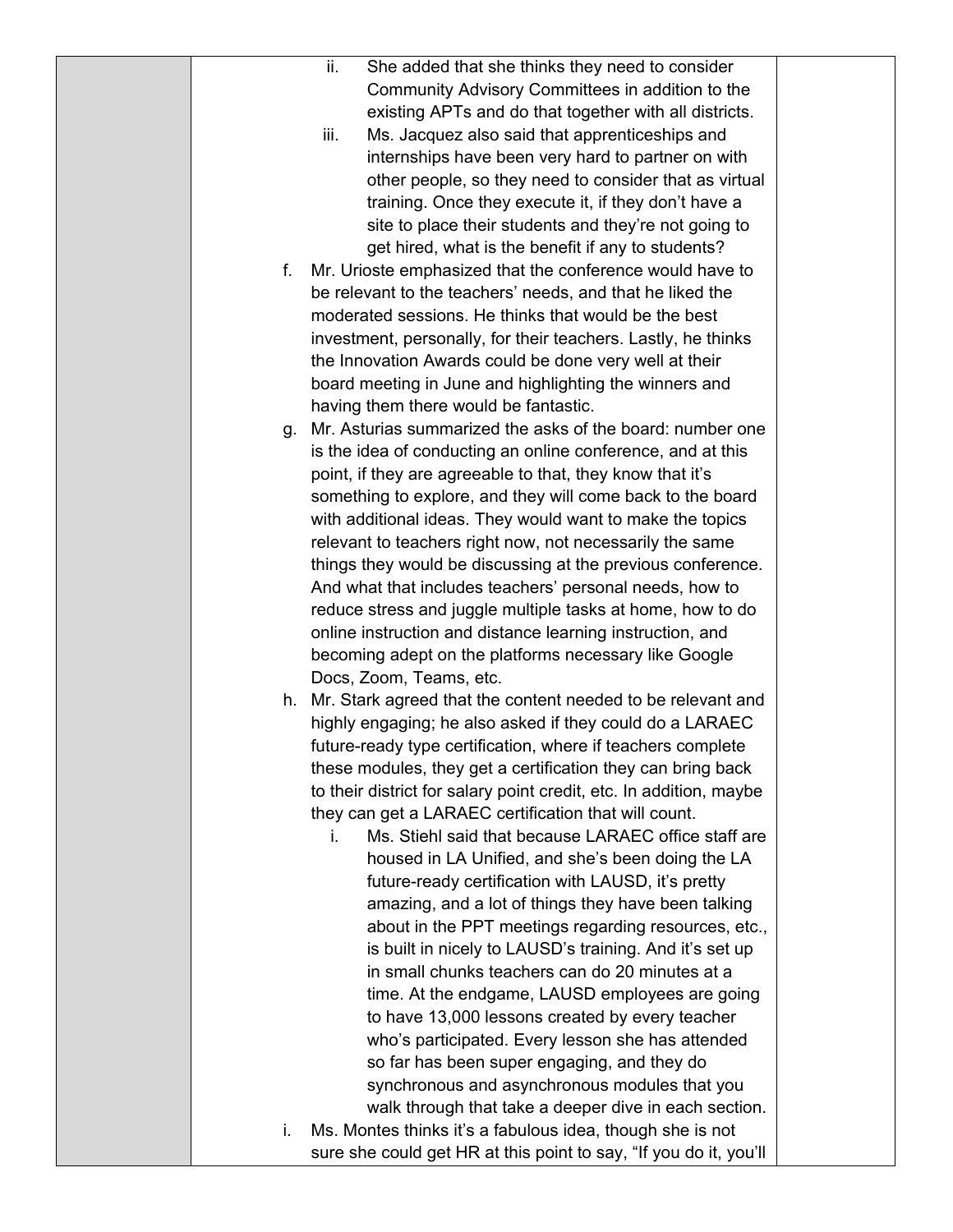get salary points", but she would definitely do it as professional development opportunities for them.

- i. As far as certification, if they create it as a LARAEC certification and they do that internally, the value that it has, she is just not sure how they can make people take it and it means something.
- ii. Also, in terms of the different things they are talking about, the Innovation Awards in June are separate from the virtual conference. Ms. MOntes asked if they could make a decision as a group that they want to make a presentation at the June meeting of the Awards, and then move on to discuss to the conference later.
- j. There was unanimous consensus from the board to present LARAEC's Innovation Awards at the June meeting.
- k. Mr. Urioste asked if they could have a tighter proposal for a conference at the June meeting with details, which Ms. Stiehl agreed to. The board members agreed as well.
	- i. Ms. Montes added that Mr. Asturias had initially asked about parameters so they don't spin their wheels too much. She thinks personally planning something in the fall in the form of a mini-conference would be the parameters in my mind.
	- ii. Mr. Urioste added that the topics in the moderated sessions are good on page 36, and he thinks they just need to incorporate them into a conference. He realizes that the moderated sessions are separate, but they can be included as topics in a conference.
- l. Ms. Stiehl said that in the PPT meeting, they liked the moderated sessions, and in planning for the fall, they would like to start to move on those as soon as possible, and for the conference they can create a new proposal for the June meeting that's fleshed out a bit more, and they can work with the PPT to come up with the format, topics, etc.
- m. Mr. Stark suggested, related to Ms. Jacquez and Mr. Frank's comments, that they get something around apprenticeship or innovative training where they have employers there showcasing some innovation around targeted career tech ed: short term, high impact, and employer driven. He would like to see a strand or two on that if they're doing an entirely virtual conference..

### **5.5 Action Planning Teams: Next steps**

- a. Mr. Gorence explained that this is a continuation of some of the info presented at the last board meeting, and directed the board to the report on page 38 of their packet.
	- i. Just to refresh their memory and provide context, they discussed in April that APTs were up and running in November. In the middle of meeting in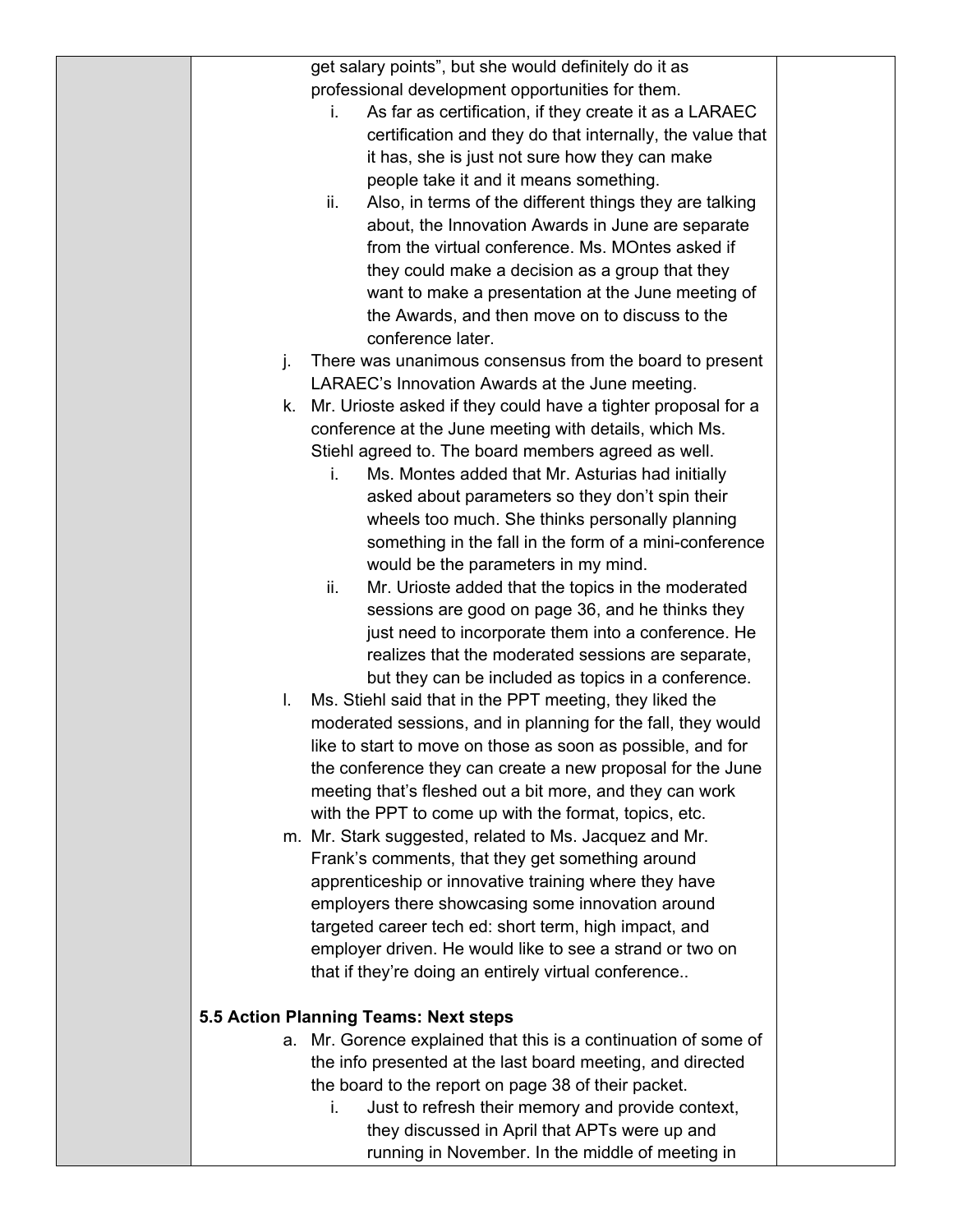Mid-March activities were suspended. This report has more to do with the idea of how they might move forward with APTs given the current fiscal environment: the need to discuss issues surrounding limitations, contractual obligations in regards to PD activities, or considerations of how that might fiscally impact districts for reengaging APT activities.

- ii. They also need to know what their priorities are with continuation and maintenance of instruction, and that might include consideration of what personnel would be able to continue those activities. As the board sees in the report, there are some suggestions for questions the board might want to consider when they're thinking about reengaging action planning teams: what are member district priorities, are the APT members still available to participate, and what might that participation look like moving forward.
- b. Ms. Jacquez said that she loves the APTs, and that they're LARAEC's best-kept secret. She was on the adults with disabilities group, and they were forging through. She thinks they need outside people to be part of it as speakers; for example with Adults with Disabilities, the department of rehab regional center was going to come to speak. For the counselors in the counseling group, if they had counselors from the high school and a rep from the Community Colleges to give feedback, whether it's negative or positive, they need that. With ESL, they have been asked by employers about ESL for their employees. They need to not be isolated and branch out and engage more partnerships.
- c. Mr. Frank added that he has gotten regular reports on the Data and Accountability committee, and he thinks they can continue to meet remotely. He is also a fan of this work.
- d. Mr. Urioste liked the guiding questions for the board; as far as priorities, he wants to make sure they are compliant with their 3-year plan and helping fulfill it. As far as limitations, he is very supportive of their folks that need to be there at the APT meetings, and BUSD does compensate them for their time there. For Burbank, the answer of whether they can participate is yes, and that will be on whatever platform the LARAEC office decides to implement.
- e. Ms. Montes thinks the other thing is, if you look at the different APTs, maybe there's a conversation around what does that look like in terms of now; what are their tasks and how does that fit in with this new mode of instruction. So how can the tasks of the APTs move forward and adjust given the new structure. In terms of other people that Ms. Jacquez mentioned, she does not know how that would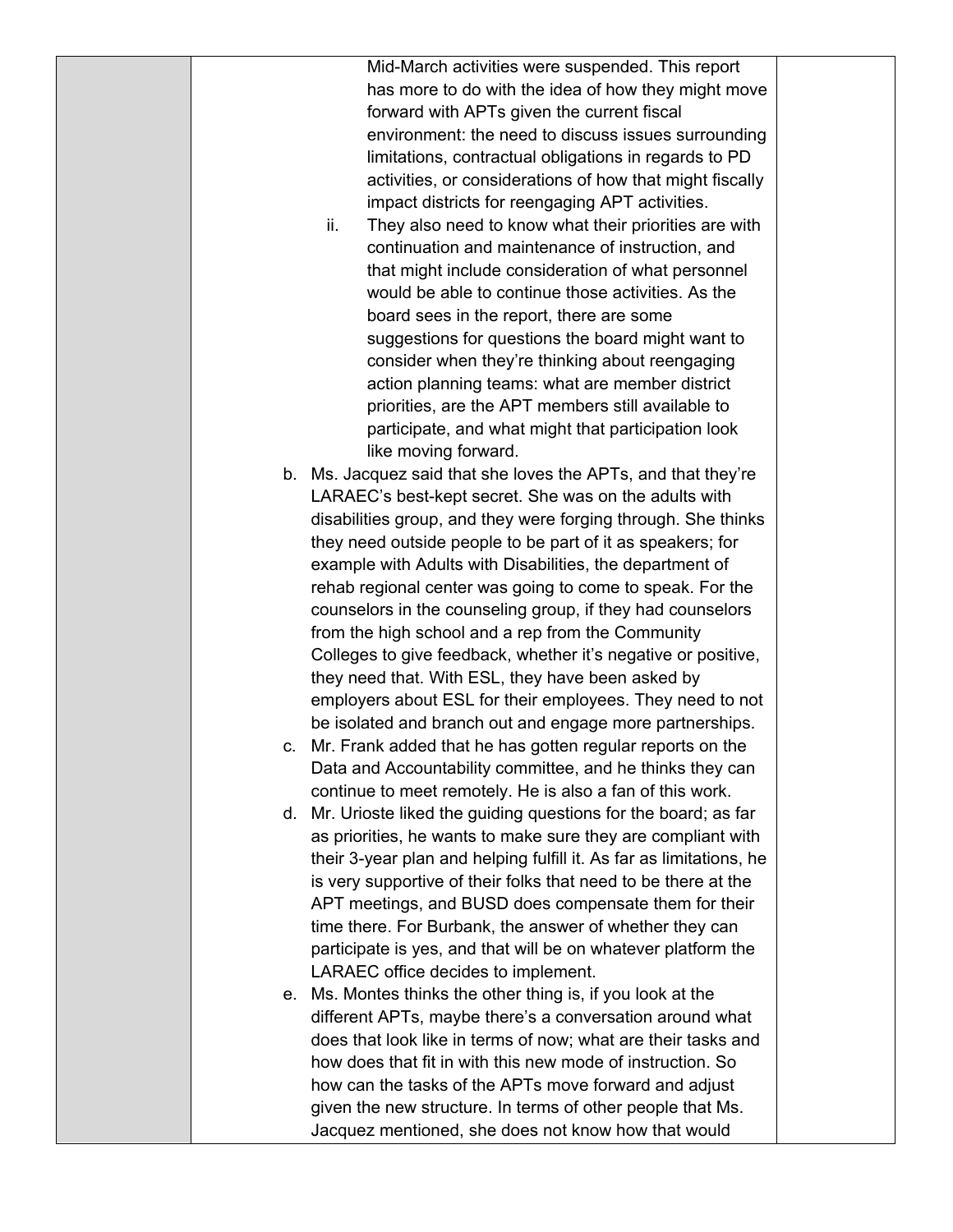work and does not want APTs to be on hold while scheduling speakers, etc.

- f. Mr. Gorence clarified that a lot of the teams were already meeting virtually, and collaborating on things like Google Docs, so it'll be less heavy lifting for most of the groups to continue doing things that way. He added they can reach out to the groups and co-chairs to see if they feel they have the tools to work in that space. He asked if it would be the board's will to re engage the APTs as soon as possible, and Ms. Montes and Jacquez said yes. There was no dissent.
- g. Mr. Gorence said that they will reach out to the APTs immediately, inform the board what's happening with the information as they get it and how it's shaping up to move forward so the board is familiar with the specifics of the information.

### **5.6 CalFresh Stakeholders update from May meeting**

- a. Ms. Stiehl directed board members to a report in their packet, explaining that Mr. Asturias had asked her to attend a CalFresh stakeholders meeting a little bit ago where they updated what they're doing to serve the community.
	- i. She explained that they're beefing up food banks and providing emergency food for whoever needs that. They're beefing up the application process and have closed physical locations, mostly shifting to online application.
	- ii. Then they have a lot of things they are doing to support people who are already using CalFresh benefits: extending due dates for recertification, and waiving other due dates. They also implemented electronic signatures.
	- iii. She added that what's most interesting is the last part, number 4, which talks about more benefits available, involving schools and what schools can help provide.
		- 1. They're raising the allotments for households currently on CalFresh, and also issued something called Pandemic EBT, where students who get free or reduced lunch at their school, if they're already in the system and have an application for CalFresh, CalWorks, MediCal, they automatically get a Pandemic EBT card, regardless if school is providing free grab and go lunches.
		- 2. These were automatically sent out this week and last week. CalFresh was asking schools for assistance to let people know that if they don't have an application in for any of those benefits, they need to submit an application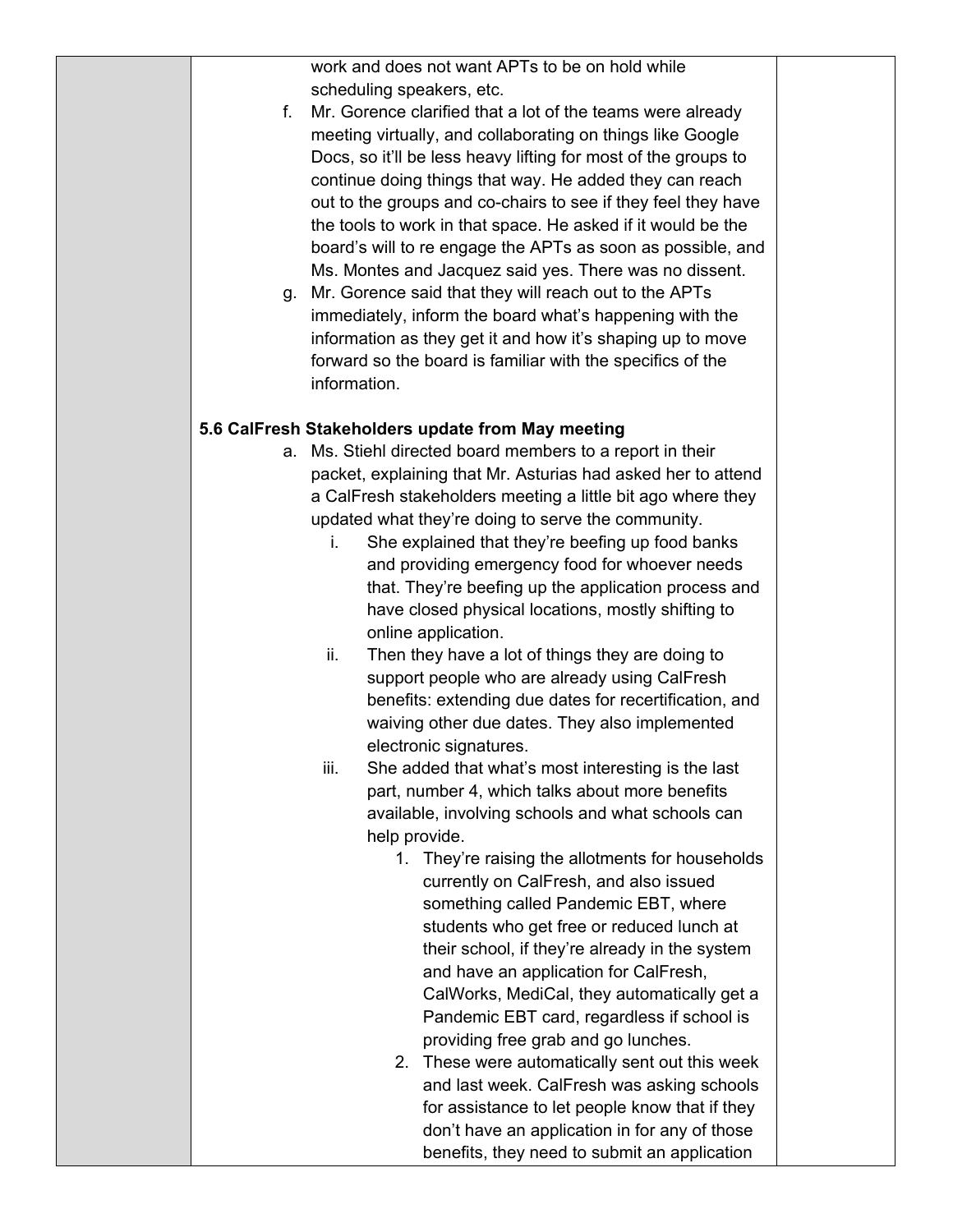for an EBT card. So they were looking to schools for help spreading the word. Also, people who are newly qualified, i.e. people who lost jobs after the school closed, can apply for Pandemic EBT cards.

b. Mr. Frank asked if Ms. Stiehl had gotten any feedback on the Fresh Success info she provided last month. Mr. Frank added that LACCD is digging in pretty deep on the opportunity: for adult students taking ESL, basic skills, or CTE, and if they are enrolled in CalFresh, about 44% of all expenditures they make on those students are reimbursed back to the system. And it's quite an interesting opportunity that's never been available before, contingent on counties stepping up and partnering on it, which only happened about a month ago.

#### **5.7 Remote CASAS testing and remote COAAP testing**

- a. Mr. Gorence explained that OCTE in the latter part of March issued guidelines allowing states to create remote testing guidelines. CASAS issued guidelines for how agencies could continue testing as part of EL Civics. Subsequent to those guidelines being issued, CASAS did field testing of pre and post testing and engaged with agencies to test that and the COAPP test.
	- i. He explained that he is an instructor at LA City College, and his school participated in the testing. CASAS testing is a little more elevated than COAPP, but some of the things they noticed is that there were 5 instructors involved testing high intermediate and low students; this involved 1 on 1 COAPP testing and 1 on 5.
	- ii. The guidelines coming from CASAS prescribe how testing can happen for 1-on-1 and 1-on-5 and how testing security is necessary to do that. After participating, they think equity and access is going to be a big issue.
		- 1. Their student population is dealing with a lot now, including issues accessing their internet, wi-fi, and devices. One of the things they know is it's absolutely essential to get an assessor script created. Also, students are not uniformly using one device; most students access internet with their phone. So with COAPP testing, there was an issue with the formatting of the information on the screen.
		- 2. As the attendees may be aware with COAPPs, there's a writing component and an oral component. The writing component is an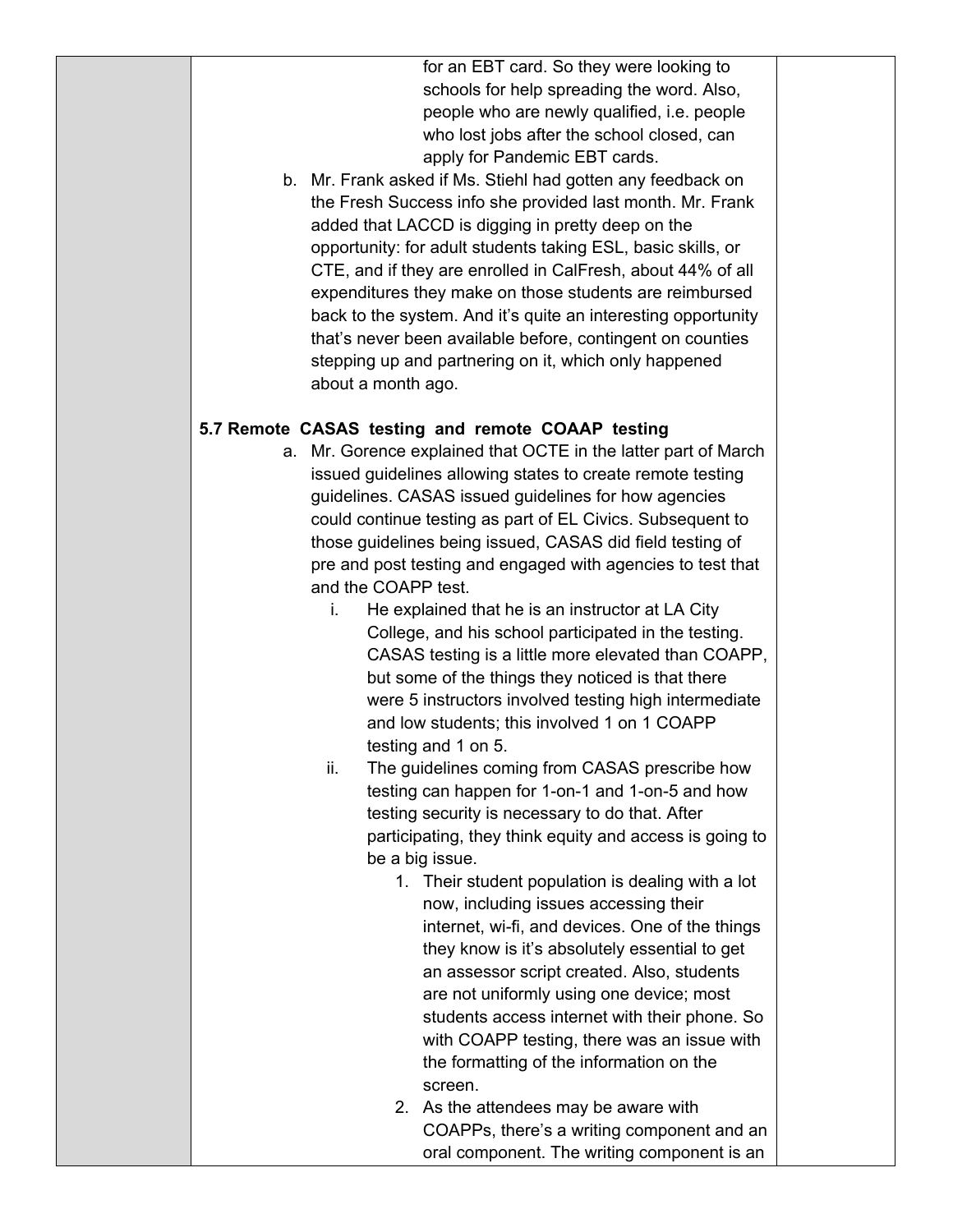| issue because CASAS wants the assessor to      |
|------------------------------------------------|
| be able to interact with the student in a live |
| way.                                           |

- 3. WIth the written COAPPs, it allows the students with the guidance of CASAS for the assessor to appear on screen, students can write on pencil and paper, then hold it up to the screen when they're finished, so the assessor can take a screenshot. Formatting was critical so assessor can see the assessment and capture them.
- 4. For member districts here, the advantage they have: for Canvas and Schoology the students can take the assessments on those systems and still fall within CASAS guidelines. They would allow them to capture those answers so they would be compliant. In terms of city college those were Mr. Gorence's takeaways.
- b. Ms. Jacquez said that MUSD is just exploring the options of remote CASAS testing.
- c. Mr. Urioste explained that BUSD wants to pursue a pilot with their ESL level 6, intro to ABE class, and see how that goes. He highlighted Mr. Gorence's comment that a good number of students will access the testing and technology via their smartphone. And he has certainly heard that from BUSD's students and other agencies. If that's the case, he asked if CASAS and TE are formatting these tests so they can be viewed so that students can actually work on the tests via their smartphones.
	- i. Mr. Gorence said that he thinks that's an issue; the other issue is one of labor-intensiveness, because typically when schools do pre and post testing, it's in a group environment. And based on CASAS guidelines, it's 1-on-1 or 1-on-5. And for their students, the bar is so high; they'd need to have a computer that's registered and Windows for 1-on-5 assessment. And he thinks that's an issue that has to be addressed, and would be happy to follow up with CASAS to get that info and report back to the board.
- d. Mr. Urioste said that he thought Jay Wright was participating in this meeting, and he has a lot of respect for him and his knowledge base. Mr. Urioste would like to believe that in August, September, or October, they will be back to where they were, business as usual. But he thinks it is important for them to explore the fact that smartphones and devices are still the way that the majority of people communicate, and it is going to be important for their agencies to format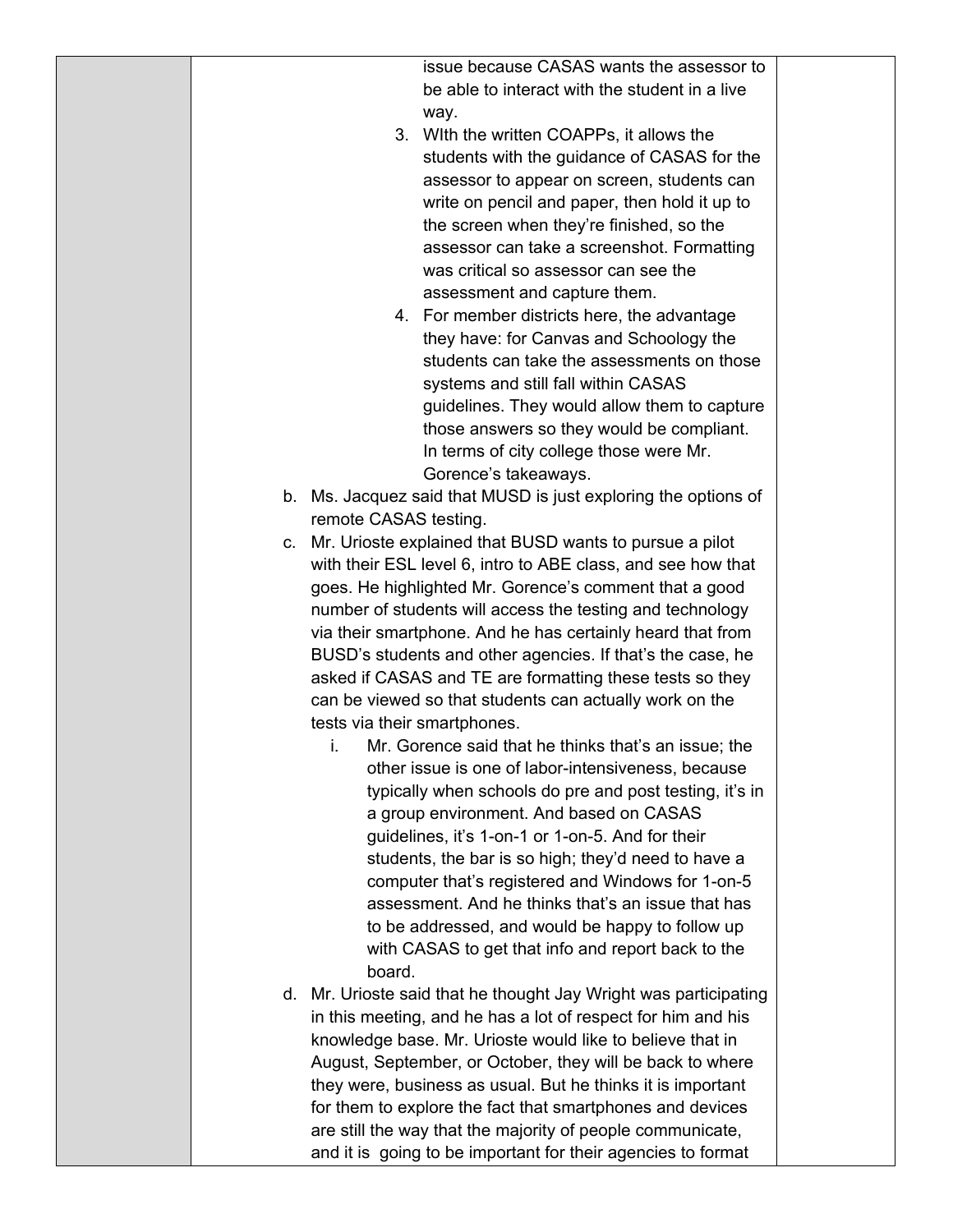|                     |               |    | assessments in such a way that students can access them                                                                 |           |
|---------------------|---------------|----|-------------------------------------------------------------------------------------------------------------------------|-----------|
|                     |               |    | via their smartphone. If they lobby on anything, it should be                                                           |           |
|                     |               |    |                                                                                                                         |           |
|                     |               |    | to approach them regarding that.                                                                                        |           |
|                     |               |    | e. Mr. Gorence confirmed that Jay Wright was in the meeting,                                                            |           |
|                     |               |    | and Mr. Urioste said that he loved Jay's last presentation.                                                             |           |
|                     |               |    | He asked if there was anything coming up in the future as                                                               |           |
|                     |               |    | far as additional webinars?                                                                                             |           |
|                     |               |    | Mr. Wright said that there are actually going to be<br>i.                                                               |           |
|                     |               |    | distance-learning-related webinars tomorrow,                                                                            |           |
|                     |               |    | including one at 1 PM on basics of distance learning.                                                                   |           |
|                     |               |    | Then the one at 2 PM is more specific to state-wide                                                                     |           |
|                     |               |    | and local assessment policy.                                                                                            |           |
|                     |               |    | Mr. Urioste asked if there had been any<br>ii.                                                                          |           |
|                     |               |    | conversation regarding formatting assessments for                                                                       |           |
|                     |               |    | students to be able to take them on a smartphone.                                                                       |           |
|                     |               |    | Mr. Wright acknowledged that Mr. Ackerman might                                                                         |           |
|                     |               |    | be more detailed on the issue; for now, the pre and                                                                     |           |
|                     |               |    | post testing requires a computer, and added that Mr.                                                                    |           |
|                     |               |    | Gorence was a great field evaluator. He explained                                                                       |           |
|                     |               |    | that they are working on a lot of things to make it an                                                                  |           |
|                     |               |    | easier process. He confirmed that they are aware of                                                                     |           |
|                     |               |    | the issue, and that's why they have been pursuing                                                                       |           |
|                     |               |    | COAAP because the flexibility with EL Civics is                                                                         |           |
|                     |               |    | much better. They are looking at a number of                                                                            |           |
|                     |               |    | different arrangements for doing this because they                                                                      |           |
|                     |               |    | will be much larger-scale if they have to go into it for                                                                |           |
|                     |               |    | next year.                                                                                                              |           |
|                     |               | f. | Mr. Ackerman added that they would love to be able to put                                                               |           |
|                     |               |    | the test on the phone, but the issue is the phone screen is                                                             |           |
|                     |               |    | just too small. That and security just makes it impossible.                                                             |           |
|                     |               |    | The best bet they can see is chromebooks; they know that's                                                              |           |
|                     |               |    | not available to all students, but that seems to be the lowest                                                          |           |
|                     |               |    | common denominator of what's feasible.                                                                                  |           |
| 6                   | <b>LAUSD:</b> |    |                                                                                                                         | Mr. Stark |
| <b>Board Member</b> |               | a. | Mr. Stark thanked their stakeholders and their colleagues                                                               |           |
| <b>Reports</b>      |               |    | from CASAS, as well as all their adult ed administrators,                                                               |           |
|                     |               |    | classified staff, and teachers during the continuity of                                                                 |           |
|                     |               |    | learning period we're in. Everyone's been working very                                                                  |           |
|                     |               |    | hard to assist their students across that technological                                                                 |           |
|                     |               |    | divide. The May revision is scary, no matter how you                                                                    |           |
|                     |               |    | interpret it. He explained that LAUSD bases their budget<br>on the January budget, so they are taking a huge hit; adult |           |
|                     |               |    | ed is taking a 13 million dollar hit. So they are working with                                                          |           |
|                     |               |    | their fiscal staff to see how they can make a few moves to                                                              |           |
|                     |               |    | mitigate impact on instruction.                                                                                         |           |
|                     |               |    | They are trying to save summer school, which he thinks                                                                  |           |
|                     |               |    | they can do, but it won't be an easy task. On the positive                                                              |           |
|                     |               |    | side, they think this period presents a good opportunity to<br>lean into some key workforce training initiatives and    |           |
|                     |               |    |                                                                                                                         |           |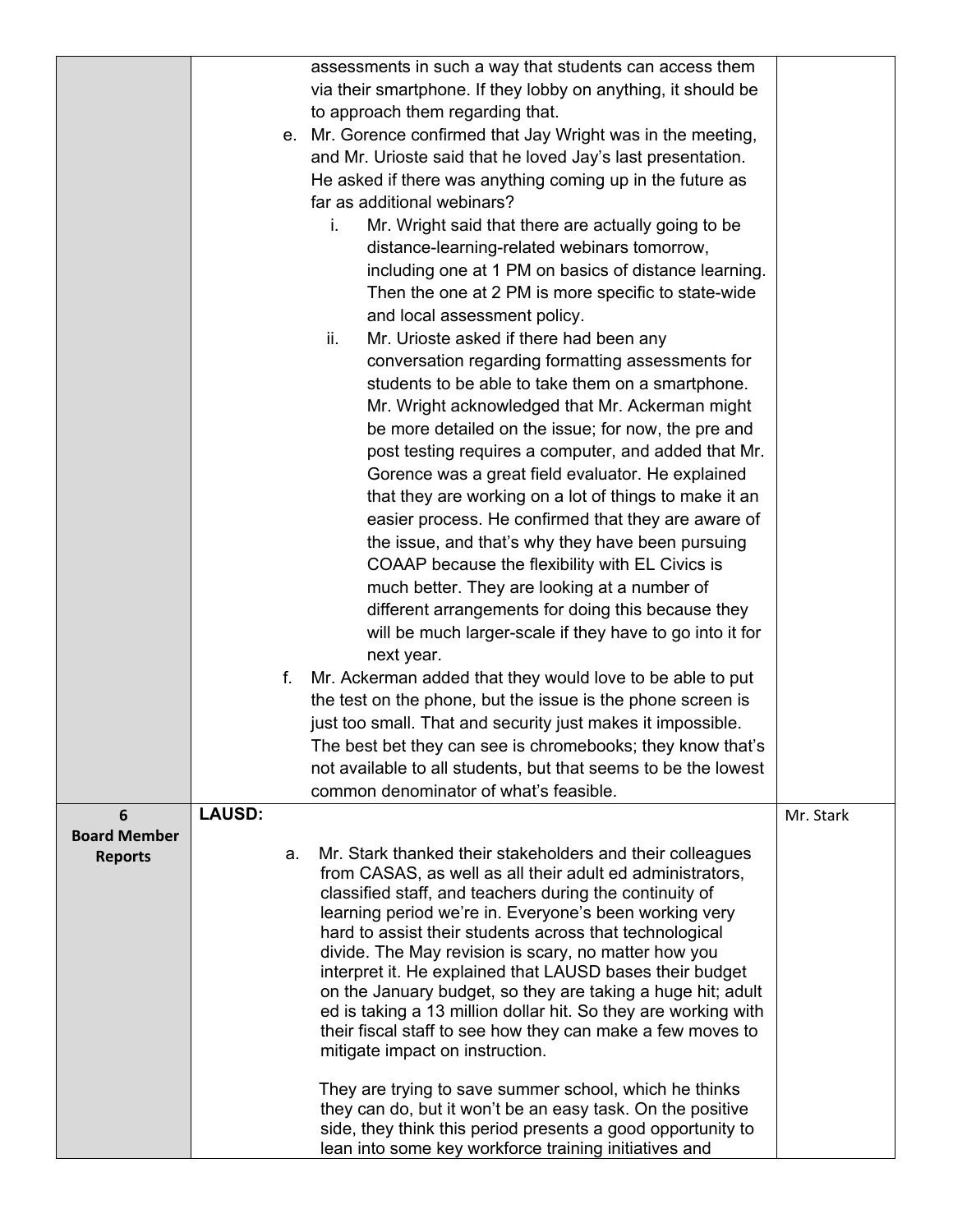| <b>BUSD:</b> | Mr. Urioste |                                                                                                                                                                                                                                                                                                                                                                                                                                                                                                                                                                                                                                                                |           |
|--------------|-------------|----------------------------------------------------------------------------------------------------------------------------------------------------------------------------------------------------------------------------------------------------------------------------------------------------------------------------------------------------------------------------------------------------------------------------------------------------------------------------------------------------------------------------------------------------------------------------------------------------------------------------------------------------------------|-----------|
|              | a.          | Mr. Urioste reported that BUSD's summer session is still<br>on, and starts June 1 through July 8, and their teachers<br>have worked very hard getting ready to be able to provide<br>distance learning. And they have been very supportive of<br>their teachers and students to get this ready and to provide<br>a somewhat abbreviated summer session.                                                                                                                                                                                                                                                                                                        |           |
|              |             | The second report is that BUSD will have a graduation<br>ceremony, virtual, on June 8th at 6 PM. They have a<br>vendor that their sister school has provided them with, so<br>it's at no cost for BUSD                                                                                                                                                                                                                                                                                                                                                                                                                                                         |           |
|              |             | He wants to thank CASAS and TE for their webinars;<br>they've been very helpful to him as an administrator to<br>listen in and get the quality information. Particularly, Jay<br>Wright has led two this summer that he thought were<br>outstanding.                                                                                                                                                                                                                                                                                                                                                                                                           |           |
|              |             | As far as the May revision, they will have difficult decisions<br>to make. One difficult decision is they are past theirr March<br>15 date, so as far as any personnel matters, they are<br>beyond that. They have contracts still in effect that they<br>need to uphold. So they need to be looking at their<br>enrollments and programs, and no doubt, BUSD will be<br>making some difficult decisions. Hopefully if the economy<br>does perk up and their tax revenue picks up, then their<br>governor will be able to make a revision in the future. And<br>this comes at a time when most adult ed institutions were<br>anticipating a bump up in budget. |           |
| LACCD:       |             |                                                                                                                                                                                                                                                                                                                                                                                                                                                                                                                                                                                                                                                                | Mr. Frank |
|              | a.          | Mr. Frank reported that LACCD was continuing online all<br>summer, and predicting 80%-90% of classes being online<br>in the fall. The hard to convert classes were about 350 of<br>their 8,000 offerings. We have figured out nursing,<br>amazingly, in terms of clinical hours, and they have had<br>help from the governor to work with the nursing board to<br>figure those out.                                                                                                                                                                                                                                                                            |           |
|              |             | He also discussed the CARES Act, which provides support<br>to schools, but with terrible conditions: DACA students and<br>others were not eligible for the aid, as were people who<br>were fully online and people who were non-credit. So they<br>have been able to find ways to supplement non-permanent<br>residents. They have been able to figure out the non-credit<br>piece.                                                                                                                                                                                                                                                                            |           |